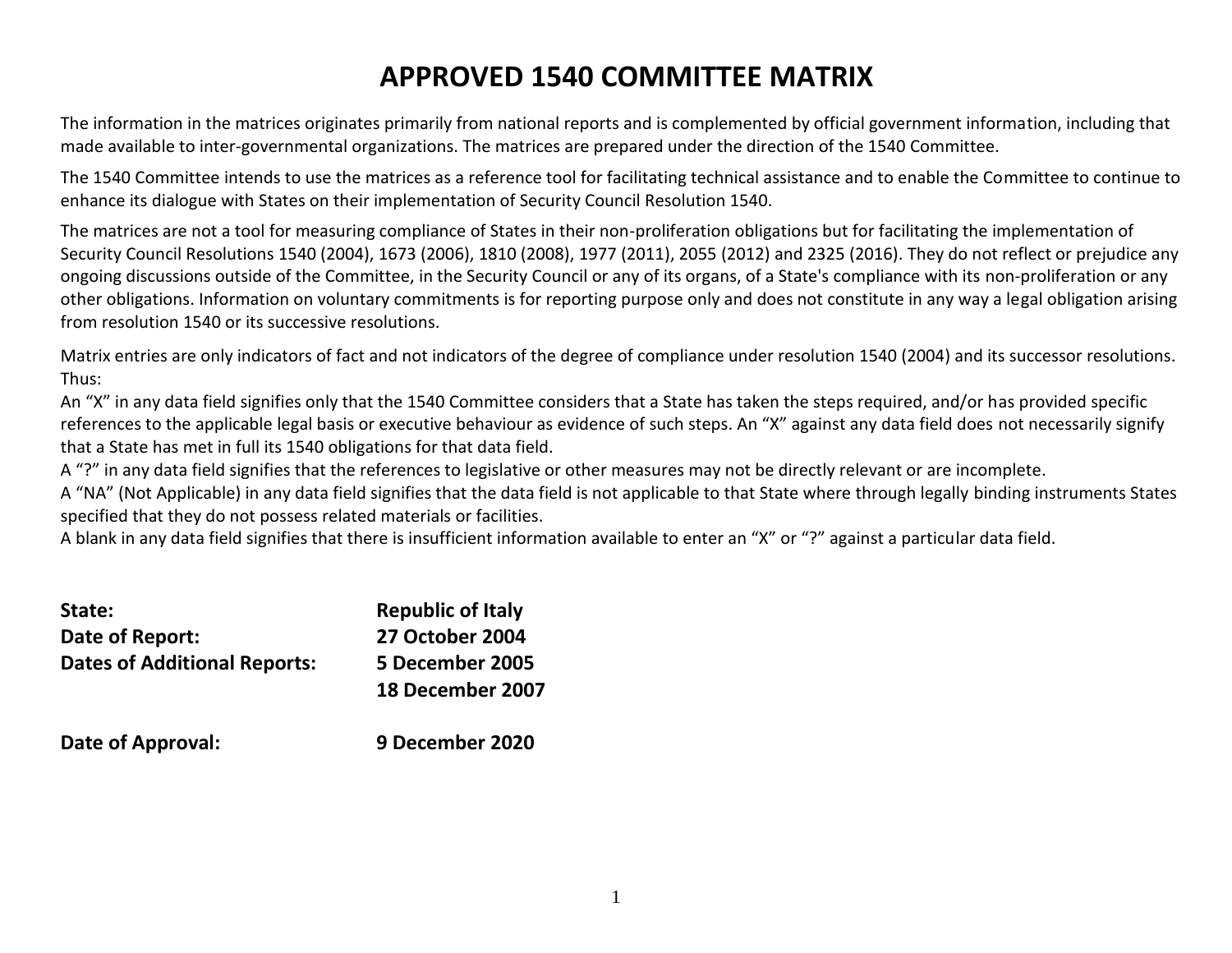### **I. OP 1 and related matters from OP 5, OP 8 (a), (b), (c) and OP10**

|                | <b>Adherence to legally binding</b><br>instruments, membership of<br>organisations, participation<br>in arrangements and<br>statements made. | Relevant information (i.e. signing, deposit of instrument of accession, ratification, etc) |  |  |  |  |  |  |  |  |
|----------------|----------------------------------------------------------------------------------------------------------------------------------------------|--------------------------------------------------------------------------------------------|--|--|--|--|--|--|--|--|
| 1              | Nuclear Non-<br><b>Proliferation Treaty</b><br>(NPT)                                                                                         | Deposit 2 May 1975                                                                         |  |  |  |  |  |  |  |  |
| $\overline{2}$ | Nuclear Weapons Free<br>Zone/ Protocol(s)                                                                                                    |                                                                                            |  |  |  |  |  |  |  |  |
| 3              | International<br>Convention for the<br>Suppression of Acts of<br><b>Nuclear Terrorism</b>                                                    | Deposit 21 October 2016                                                                    |  |  |  |  |  |  |  |  |
| 4              | Convention on Physical<br>Protection of Nuclear<br>Material (CPPNM)                                                                          | Deposit 6 September 1991                                                                   |  |  |  |  |  |  |  |  |
| 5              | 2005 Amendment to the<br><b>CPPNM</b>                                                                                                        | Deposit 28 April 2015                                                                      |  |  |  |  |  |  |  |  |
| 6              | Comprehensive Nuclear-<br>Test-Ban Treaty (CTBT)<br>(not in force)                                                                           | Deposit 1 February 1999                                                                    |  |  |  |  |  |  |  |  |
| 7              | <b>Chemical Weapons</b><br>Convention (CWC)                                                                                                  | Deposit 18 December 1995                                                                   |  |  |  |  |  |  |  |  |
| 8              | <b>Biological Weapons</b><br>Convention (BWC)                                                                                                | Deposit 30 May 1975                                                                        |  |  |  |  |  |  |  |  |
| 9              | Geneva Protocol of 1925                                                                                                                      | Deposit 3 April 1928                                                                       |  |  |  |  |  |  |  |  |
| 10             | 1997 International<br>Convention for the<br>Suppression of Terrorist<br><b>Bombings</b>                                                      | Deposit 16 April 2003                                                                      |  |  |  |  |  |  |  |  |
| 11             | 1999 International<br>Convention for the<br>Suppression of the<br>Financing of Terrorism                                                     | Deposit 27 March 2003                                                                      |  |  |  |  |  |  |  |  |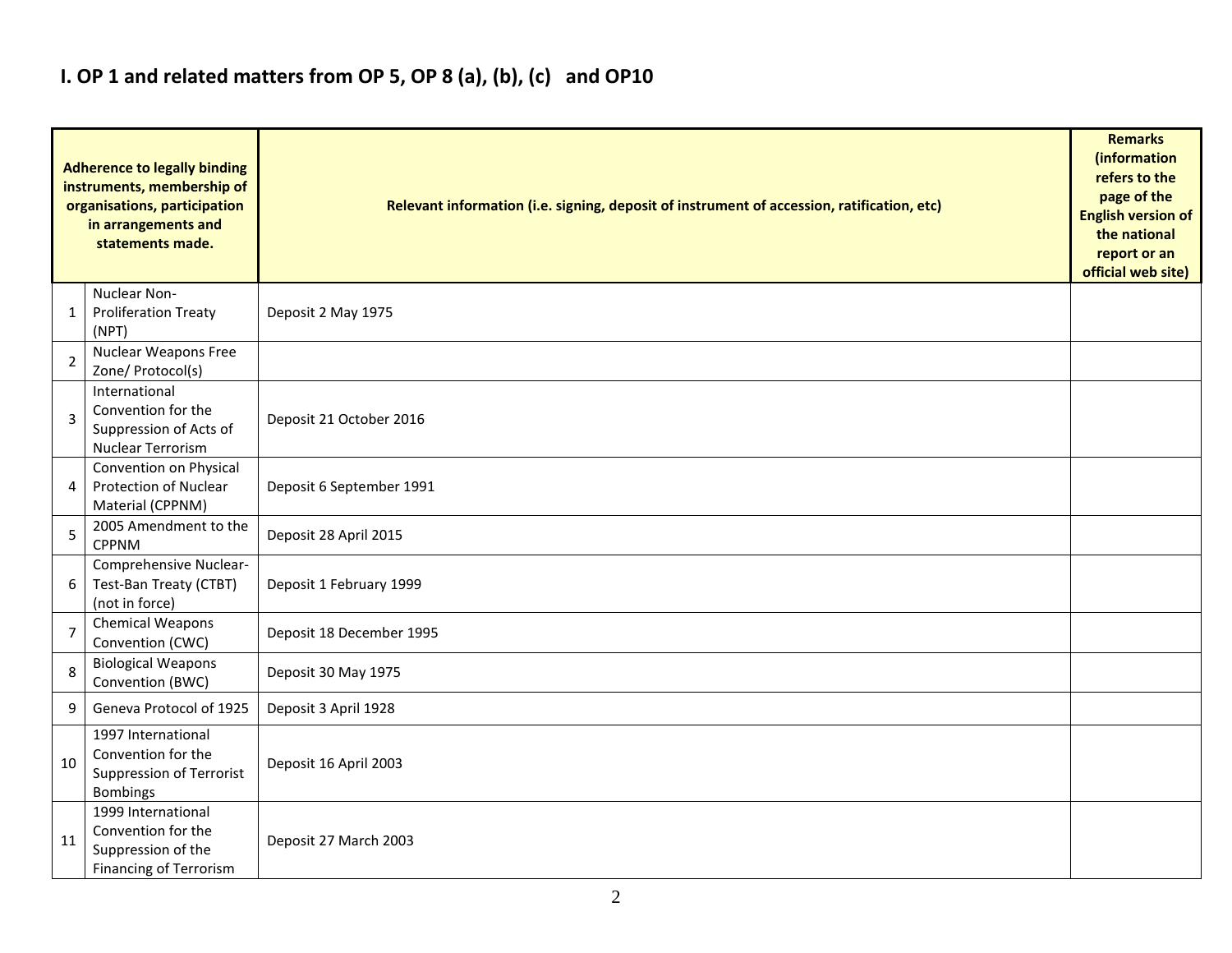|    | 2005 Protocol to the       |                                                                                                                        |  |  |  |  |  |  |  |
|----|----------------------------|------------------------------------------------------------------------------------------------------------------------|--|--|--|--|--|--|--|
|    | Convention for the         |                                                                                                                        |  |  |  |  |  |  |  |
| 12 | suppression of unlawful    |                                                                                                                        |  |  |  |  |  |  |  |
|    | acts against the safety of |                                                                                                                        |  |  |  |  |  |  |  |
|    | maritime navigation        |                                                                                                                        |  |  |  |  |  |  |  |
|    | 2005 Protocol to the       |                                                                                                                        |  |  |  |  |  |  |  |
|    | Protocol for the           |                                                                                                                        |  |  |  |  |  |  |  |
| 13 | suppression of unlawful    |                                                                                                                        |  |  |  |  |  |  |  |
|    | acts against the safety of |                                                                                                                        |  |  |  |  |  |  |  |
|    | fixed platforms located    |                                                                                                                        |  |  |  |  |  |  |  |
|    | on the continental shelf   |                                                                                                                        |  |  |  |  |  |  |  |
|    | 2010 Convention on the     |                                                                                                                        |  |  |  |  |  |  |  |
|    | Suppression of Unlawful    |                                                                                                                        |  |  |  |  |  |  |  |
| 14 | Acts Relating to           |                                                                                                                        |  |  |  |  |  |  |  |
|    | <b>International Civil</b> |                                                                                                                        |  |  |  |  |  |  |  |
|    | Aviation                   |                                                                                                                        |  |  |  |  |  |  |  |
|    | Other relevant regional    | <b>EURATOM Treaty</b>                                                                                                  |  |  |  |  |  |  |  |
| 15 | legally binding            | European Convention on the Suppression of Terrorism                                                                    |  |  |  |  |  |  |  |
|    | instruments                |                                                                                                                        |  |  |  |  |  |  |  |
|    | International Atomic       |                                                                                                                        |  |  |  |  |  |  |  |
| 16 | Energy Agency (IAEA)       | Since 30 September 1957                                                                                                |  |  |  |  |  |  |  |
|    |                            |                                                                                                                        |  |  |  |  |  |  |  |
|    |                            | Australia Group (AG)                                                                                                   |  |  |  |  |  |  |  |
|    |                            | Missile Technology Control Regime (MTCR)                                                                               |  |  |  |  |  |  |  |
|    |                            | <b>Nuclear Suppliers Group (NSG)</b>                                                                                   |  |  |  |  |  |  |  |
|    |                            | Wassenaar Arrangement (WA)                                                                                             |  |  |  |  |  |  |  |
| 17 | Directly relevant          | Zangger Committee (ZC)                                                                                                 |  |  |  |  |  |  |  |
|    | Arrangements               | Proliferation Security Initiative (PSI)                                                                                |  |  |  |  |  |  |  |
|    |                            | Global Initiative to Combat Nuclear Terrorism (GICNT)                                                                  |  |  |  |  |  |  |  |
|    |                            | Global Health Security Initiative                                                                                      |  |  |  |  |  |  |  |
|    |                            | Global Health Security Agenda                                                                                          |  |  |  |  |  |  |  |
|    |                            | International Partnership for Nuclear Disarmament Verification (IPNDV)                                                 |  |  |  |  |  |  |  |
|    |                            |                                                                                                                        |  |  |  |  |  |  |  |
|    | Statement on non-          |                                                                                                                        |  |  |  |  |  |  |  |
| 18 | provision of WMD and       | State reports that it does not provide any form of support to either States or non-State actors.                       |  |  |  |  |  |  |  |
|    | related materials to       |                                                                                                                        |  |  |  |  |  |  |  |
|    | non-State actors           |                                                                                                                        |  |  |  |  |  |  |  |
|    |                            | The European Union (EU)                                                                                                |  |  |  |  |  |  |  |
|    | Membership in relevant     | The Organization for Security and Co-operation in Europe (OSCE)                                                        |  |  |  |  |  |  |  |
| 19 | international, regional    | World Customs Organization (WCO) and its Framework of Standards to Secure and Facilitate Global Trade (SAFE) Programme |  |  |  |  |  |  |  |
|    | or sub-regional            | <b>INTERPOL</b>                                                                                                        |  |  |  |  |  |  |  |
|    | organisations              | World Health Organization (WHO)                                                                                        |  |  |  |  |  |  |  |
|    |                            | World Organisation for Animal Health (OIE)                                                                             |  |  |  |  |  |  |  |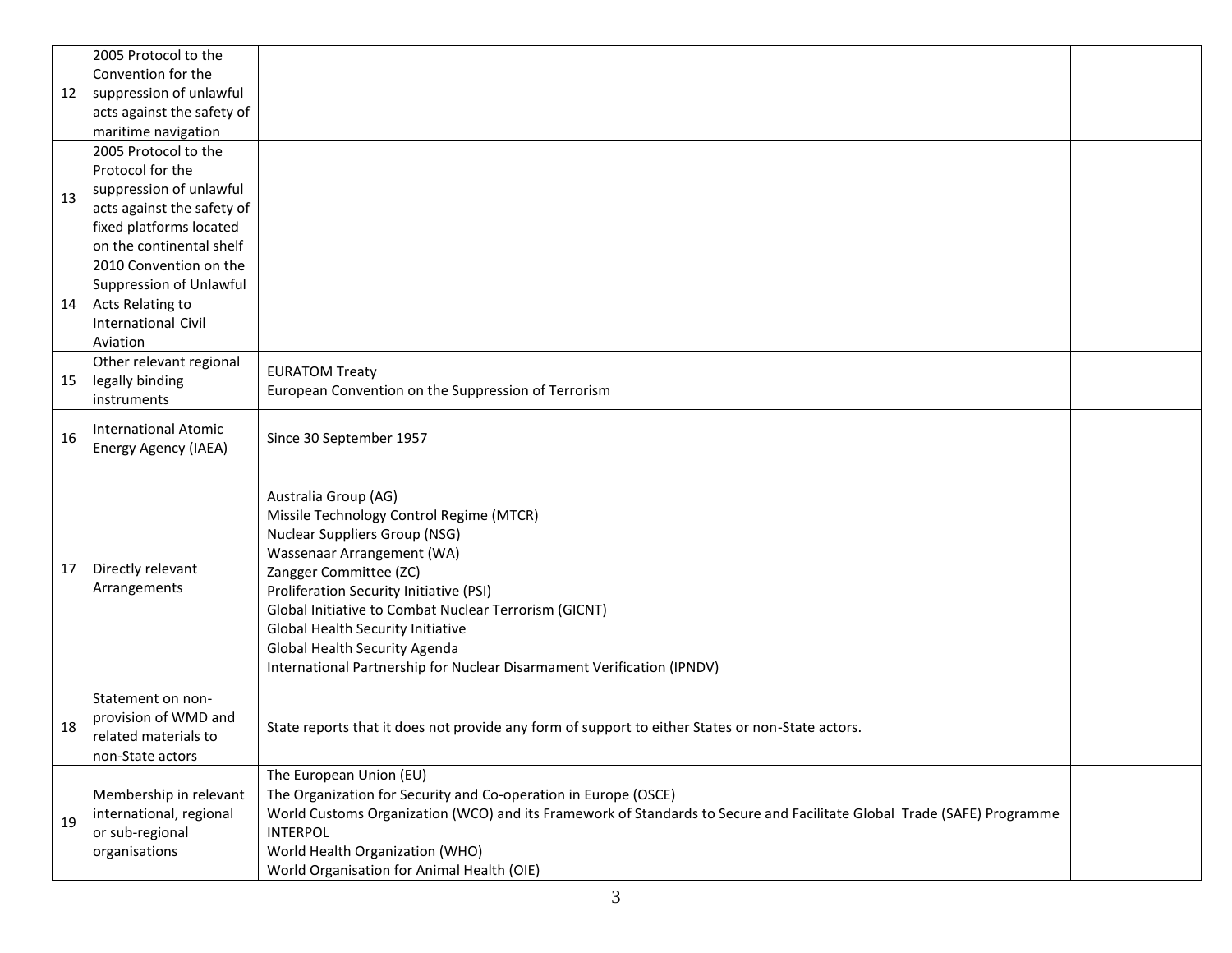|  |  | International Maritime Organization (IMO)<br>Financial Action Task Force (FATF)<br><b>Global Partnership</b> |  |
|--|--|--------------------------------------------------------------------------------------------------------------|--|
|--|--|--------------------------------------------------------------------------------------------------------------|--|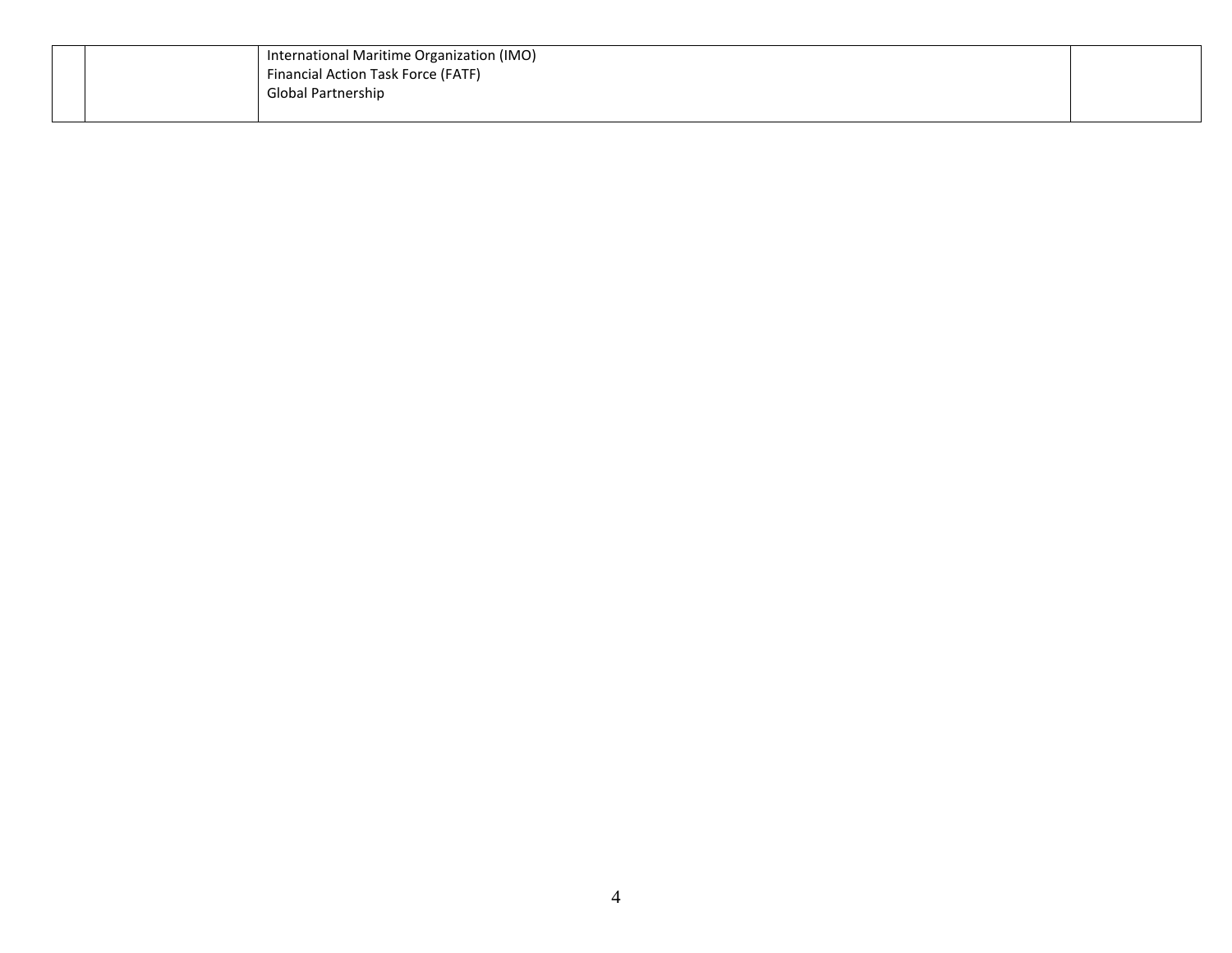#### **II. OP 2 - Nuclear Weapons (NW), Chemical Weapons (CW) and Biological Weapons (BW)**

|                | <b>National legislation which</b><br>prohibits persons or entities     |                              |                             |                   | <b>National legal framework</b>                                                                                                                                                                                                                                                                                                                                                                                                                                                               |                             |                          |                           | <b>Enforcement and civil/criminal penalties</b>                                                                                                                                                                     |                |
|----------------|------------------------------------------------------------------------|------------------------------|-----------------------------|-------------------|-----------------------------------------------------------------------------------------------------------------------------------------------------------------------------------------------------------------------------------------------------------------------------------------------------------------------------------------------------------------------------------------------------------------------------------------------------------------------------------------------|-----------------------------|--------------------------|---------------------------|---------------------------------------------------------------------------------------------------------------------------------------------------------------------------------------------------------------------|----------------|
|                | to engage in one of the<br>following activities and its<br>enforcement | $\overline{\mathsf{N}}$<br>W | $X$ /?<br>$\mathbf{c}$<br>W | $\mathbf{B}$<br>W | Source document of national implementation<br>law                                                                                                                                                                                                                                                                                                                                                                                                                                             | $\mathbf N$<br>$\mathsf{W}$ | X/?<br>$\mathbf{c}$<br>W | $\mathbf{B}$<br>W         | <b>Source document</b>                                                                                                                                                                                              | <b>Remarks</b> |
| $\mathbf{1}$   | Manufacture                                                            | X                            | X                           | $\mathsf{X}$      | NW/CW/BW:<br>Law no. 185 of 9 July 1990, para. 7 of Article 1<br>(general prohibitions) and para. 2.1<br>(definitions)<br>Law 895/1967, as amended, Article 1<br>Penal Code, Article 280-ter<br>NW:<br>Law no.131 of 24 April 1975 (NPT ratification)<br>Law no. 153 of 26 July 2016 (Adoption ICSANT)<br>CW:<br>Law no. 496 of 18 November 1995, Article 3<br>amended by the Law no. 93 of 04 April 1997<br>(CWC ratification)<br>BW:<br>Law no. 618 of 8 October 1974 (BWC<br>ratification) | $\mathsf{X}$                | Χ                        | $\mathsf{X}$              | NW/CW/BW:<br>Law 895/1967, as amended, Article 1<br>Penal Code, Article 280-ter                                                                                                                                     |                |
| $\overline{2}$ | acquire                                                                | X                            | X                           | $\mathsf{X}$      | NW/CW/BW:<br>Law no. 185 of 9 July 1990, para. 7 of Article 1<br>(general prohibitions) and par. 2.1 (definitions)<br>Law 895/1967 Article 1<br>Penal Code, Article 280-ter<br>NW:<br>Law no.131 of 24 April 1975 (NPT ratification)                                                                                                                                                                                                                                                          | X                           | X                        | $\boldsymbol{\mathsf{X}}$ | NW/CW/BW:<br>Law 895/1967, as amended, Article 1<br>Penal Code, Article 280-ter<br>NW/BW:<br>Law no. 438 of 15 December 2001: terrorist<br>purposes amending the Law no. 110 pf 18 April<br>1975, Articles 1 and 10 |                |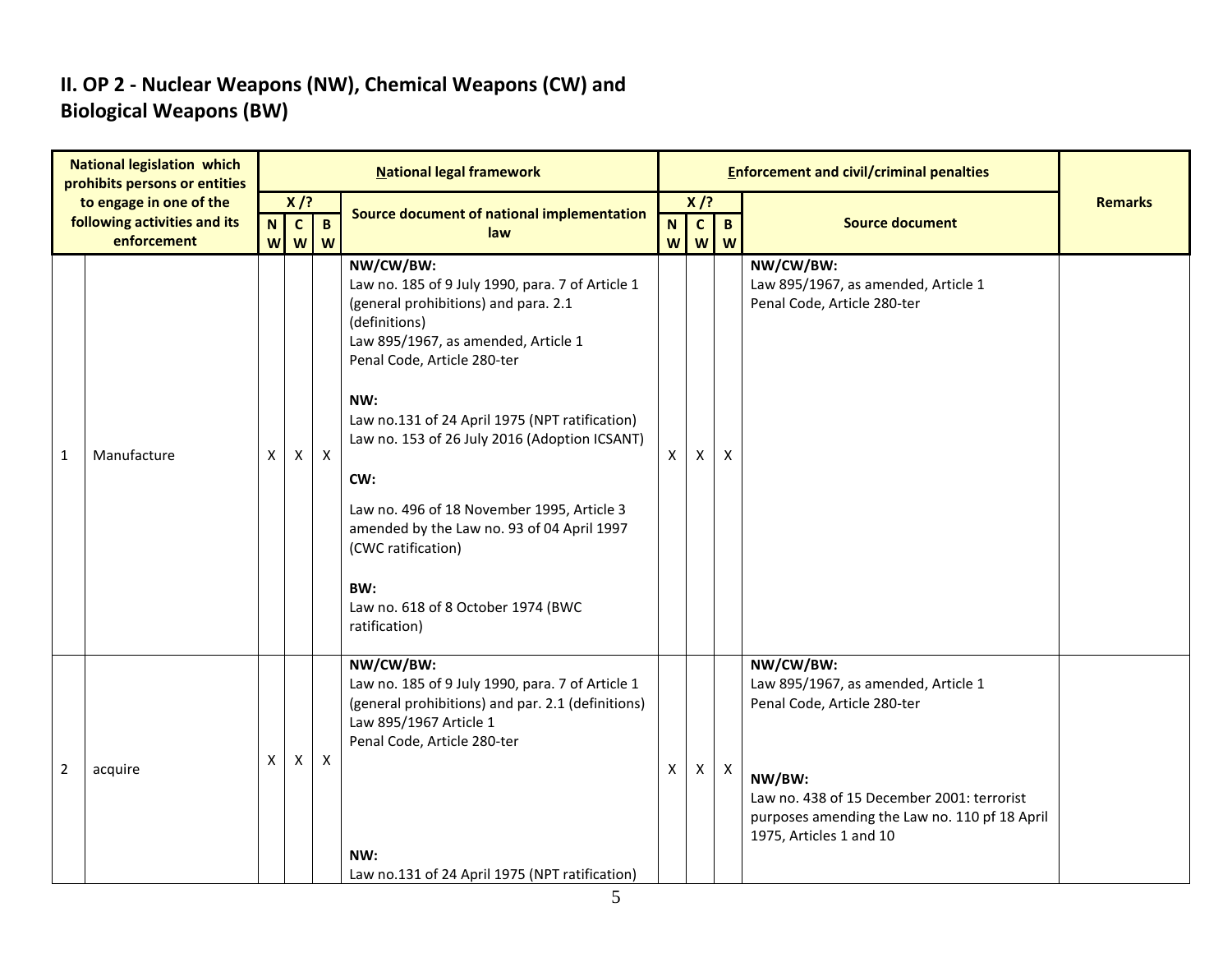|   |           |   |              |                | Law no. 153 of 26 July 2016 (Adoption ICSANT)<br>CW:<br>Law no. 496 of 18 November 1995, Article 3<br>amended by the Law no. 93 of 04 April 1997<br>(CWC ratification), Article 10<br>BW:<br>Law no. 618 of 8 October 1974 (BWC<br>ratification)                                                                                                                                                                                                                              |                           |   |   | CW:<br>Law no. 438 of 15 December 2001, Article 2<br>(definition of chemical weapons)<br>Law no. 496 of 18 November 1995, Article 10                     |  |
|---|-----------|---|--------------|----------------|-------------------------------------------------------------------------------------------------------------------------------------------------------------------------------------------------------------------------------------------------------------------------------------------------------------------------------------------------------------------------------------------------------------------------------------------------------------------------------|---------------------------|---|---|----------------------------------------------------------------------------------------------------------------------------------------------------------|--|
| 3 | Possess   | X | X            | $\mathsf{X}$   | NW/CW/BW:<br>Law 895/1967, as amended, Articles 1 and 2<br>Penal Code, Article 280-ter<br>NW:<br>Law no. 110 of 18 April 1975 Norme integrative<br>della disciplina vigente per il controllo delle<br>armi, delle munizioni e degli esplosivi, Article<br>10<br>CW:<br>Law no. 496 of 18 November 1995 (CWC<br>ratification), Article 3 as amended by the Law<br>no. 93 of 04 April 1997: detention, Article 10<br>BW:<br>Law no. 618 of 8 October 1974 (BCW<br>ratification) | $\boldsymbol{\mathsf{X}}$ | X | X | NW/CW/BW:<br>Law 895/1967, as amended, Articles 1 and 2<br>Penal Code, as amended, Article 280-ter<br>CW:<br>Law no. 496 of 18 November 1995, Article 10 |  |
|   |           |   |              |                | Law no. 110 of 18 April 1975, Article 10<br>(prohibition)<br>NW/CW/BW:                                                                                                                                                                                                                                                                                                                                                                                                        |                           |   |   | NW/CW/BW:                                                                                                                                                |  |
| 4 | develop   | X | $\mathsf{X}$ | $\mathsf{X}$   | Law no. 185 of 9 July 1990, para. 7 of Article 1<br>(general prohibitions) and par. 2.1 (definitions)<br>BW:<br>Law no. 618 of 8 October 1974 (BWC<br>ratification)                                                                                                                                                                                                                                                                                                           | Χ                         | X | X | Law 895/1967, as amended, Article 2                                                                                                                      |  |
| 5 | Transport | X | X            | $\pmb{\times}$ | NW/CW/BW:<br>Law no. 110 of 18 April 1975, Articles 18 and<br>19                                                                                                                                                                                                                                                                                                                                                                                                              | $\mathsf{X}$              | X | X | NW/CW/BW:<br>Law 895/1967, as amended, Article 3                                                                                                         |  |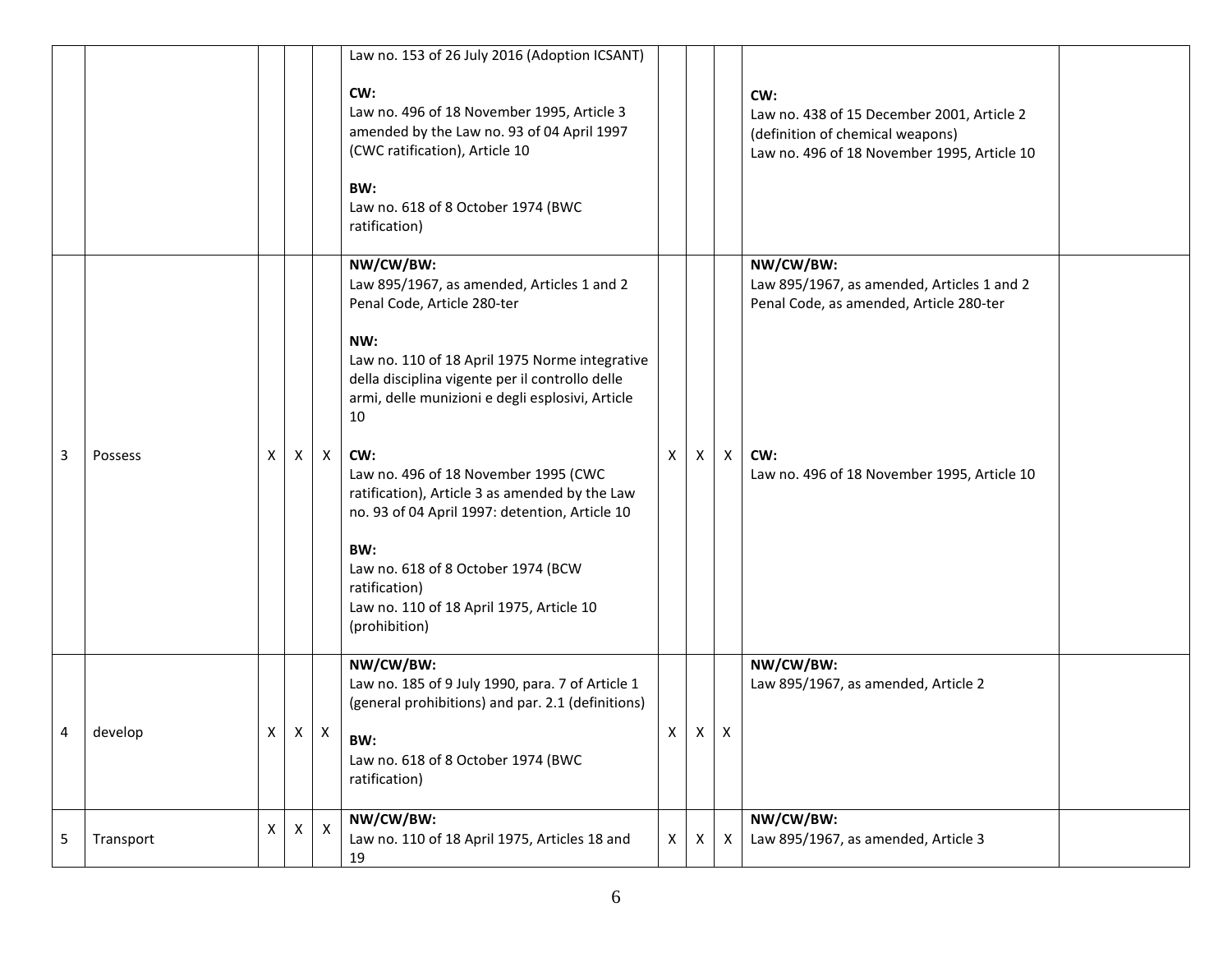|                |                                                                    |   |              |              | Law no. 185 of 9 July 1990, para. 1 and 7 of<br>Article 1 (general prohibitions) and par. 2.1<br>(definitions)<br>CW:<br>Law no. 496 of 18 November 1995 (CWC<br>ratification), Article 3 amended by the Law no.<br>93 of 04 April 1997 |              |              |                           |                                                                                                                                     |  |
|----------------|--------------------------------------------------------------------|---|--------------|--------------|-----------------------------------------------------------------------------------------------------------------------------------------------------------------------------------------------------------------------------------------|--------------|--------------|---------------------------|-------------------------------------------------------------------------------------------------------------------------------------|--|
| 6              | Transfer                                                           | X | $\mathsf{X}$ | X            | NW/CW/BW:<br>Law 895/1967 Article 1<br>CW:<br>Law no. 496 of 18 November 1995 (CWC<br>ratification), Article 3 amended by the Law no.<br>93 of 04 April 1997<br>BW:<br>Law no. 618 of 8 October 1974 (BWC<br>ratification)              | $\mathsf{x}$ | X            | $\boldsymbol{\mathsf{X}}$ | NW/CW/BW:<br>Law 895/1967, as amended, Article 1 (sells)                                                                            |  |
| $\overline{7}$ | use                                                                | Χ | Χ            | X            | NW/CW/BW:<br>Penal Code, as amended, Articles 270-sexies,<br>280-bis, 280-ter<br>CW:<br>Law no. 496 of 18 November 1995 (CWC<br>ratification), Article 3                                                                                | X            | X.           | $\mathsf{X}$              | NW/CW/BW:<br>Penal Code, as amended, Articles 270-sexies,<br>280-bis, 280-ter<br>CW:<br>Law no. 496 of 18 November 1995, Article 10 |  |
| 8              | attempt to engage in<br>abovementioned<br>activities               | X | Χ            | X            | NW/CW/BW:<br>Penal Code, as amended, Article 56                                                                                                                                                                                         | Χ            | X            | $\times$                  | NW/CW/BW:<br>Penal Code, as amended, Article 56                                                                                     |  |
| 9              | participate as an<br>accomplice in<br>abovementioned<br>activities | X | $\mathsf{X}$ | $\mathsf{X}$ | NW/CW/BW:<br>Penal Code, as amended, Articles 110 - 115<br>(general provisions on participation in a crime)                                                                                                                             | $\mathsf{X}$ | $\mathsf{X}$ | $\mathsf{X}$              | NW/CW/BW:<br>Penal Code, as amended, Articles 110 - 115,<br>270bis                                                                  |  |
| 10             | assist in<br>abovementioned<br>activities                          | Χ | $\mathsf{X}$ | X            | NW/CW/BW:<br>Penal Code, as amended, Articles 110 - 115<br>(general provisions on participation in a crime)                                                                                                                             | X            | X            | $\boldsymbol{X}$          | NW/BW/CW:<br>Penal Code, as amended, Articles 110 - 115,<br>Article 270ter, Law no. 155 of 31 July 2005:<br>training, instructing   |  |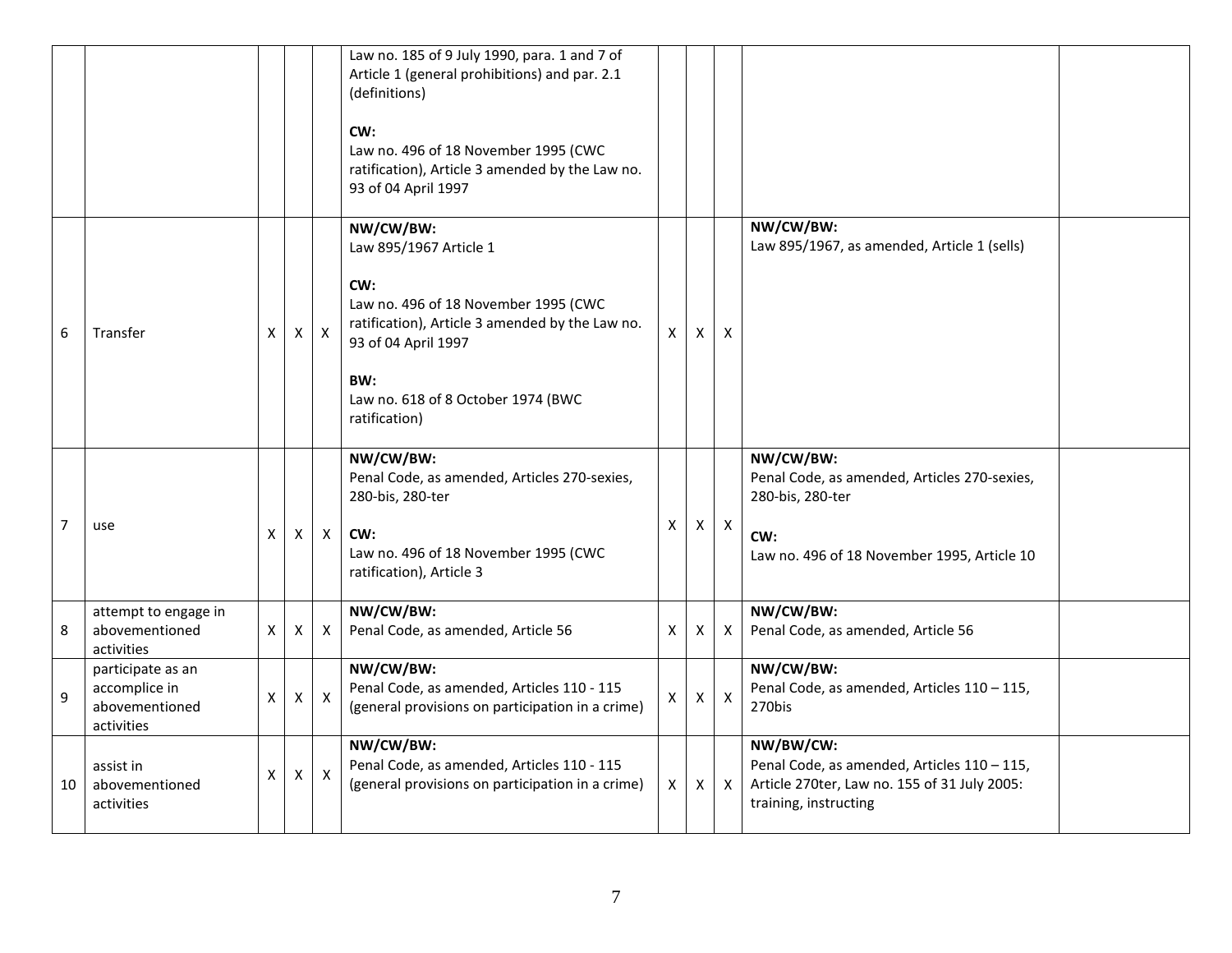|    |                                                                           |   |          |              | CW:<br>Law no. 496 of 18 November 1995, Article 3<br>(CWC ratification)                                                                                                                                                                                                                                                                                                                                                                                                                       |   |   |              |                                                                                                                                                                                                                                                                                                                                                                                                                                                                                                                      |  |
|----|---------------------------------------------------------------------------|---|----------|--------------|-----------------------------------------------------------------------------------------------------------------------------------------------------------------------------------------------------------------------------------------------------------------------------------------------------------------------------------------------------------------------------------------------------------------------------------------------------------------------------------------------|---|---|--------------|----------------------------------------------------------------------------------------------------------------------------------------------------------------------------------------------------------------------------------------------------------------------------------------------------------------------------------------------------------------------------------------------------------------------------------------------------------------------------------------------------------------------|--|
| 11 | finance<br>abovementioned<br>activities                                   | X | $\times$ | $\mathsf{X}$ | NW/CW/BW:<br>Penal Code, as amended, Articles 270-bis, 270-<br>sexies, 280-ter<br>Law no. 185 of 9 July 1990, Article 27<br>Legislative Decree no.109/2007 - Measures to<br>counter financing and the activities of<br>Countries that threaten peace and<br>international security, also in application of the<br>Ministerial Decree no. 203 of 20 October 2010<br>- Regulation on the functioning of the Financial<br><b>Security Committee</b><br>Legislative Decree no. 231 of 8 June 2001 | X | X | $\mathsf{X}$ | NW/CW/BW:<br>Penal Code, as amended, Articles 270bis, 280-<br>ter<br>Legislative Decree no.109/2007 - Measures to<br>counter financing and the activities of<br>Countries that threaten peace and<br>international security, also in application of the<br>Ministerial Decree no. 203 of 20 October 2010<br>- Regulation on the functioning of the Financial<br><b>Security Committee</b><br>Legislative Decree no. 231 of 8 June 2001<br>Legislative Decree no. 56 of 2004, Article 7<br>(administrative sanctions) |  |
| 12 | abovementioned<br>activities related to<br>means of delivery <sup>1</sup> | X | X        | $\mathsf{x}$ | NW/BW/CW:<br>Law no. 185 of 9 July 1990, para. 7 of Articles<br>1.7 (general prohibitions) and 2.2 (n) and (o)<br>(specific definitions)<br>CW:<br>Law no. 496 of 18 November 1995, Article 3<br>amended by the Law no. 93 of 04 April 1997<br>(CWC ratification)<br>BW:<br>Law no. 618 of 8 October 1974 (BWC<br>ratification)                                                                                                                                                               | X | X | X            | NW/CW/BW:<br>Penal Code, as amended, Article 270bis                                                                                                                                                                                                                                                                                                                                                                                                                                                                  |  |

1. Means of delivery: missiles, rockets and other unmanned systems capable of delivering nuclear, chemical, or biological weapons that are specially designed for such use.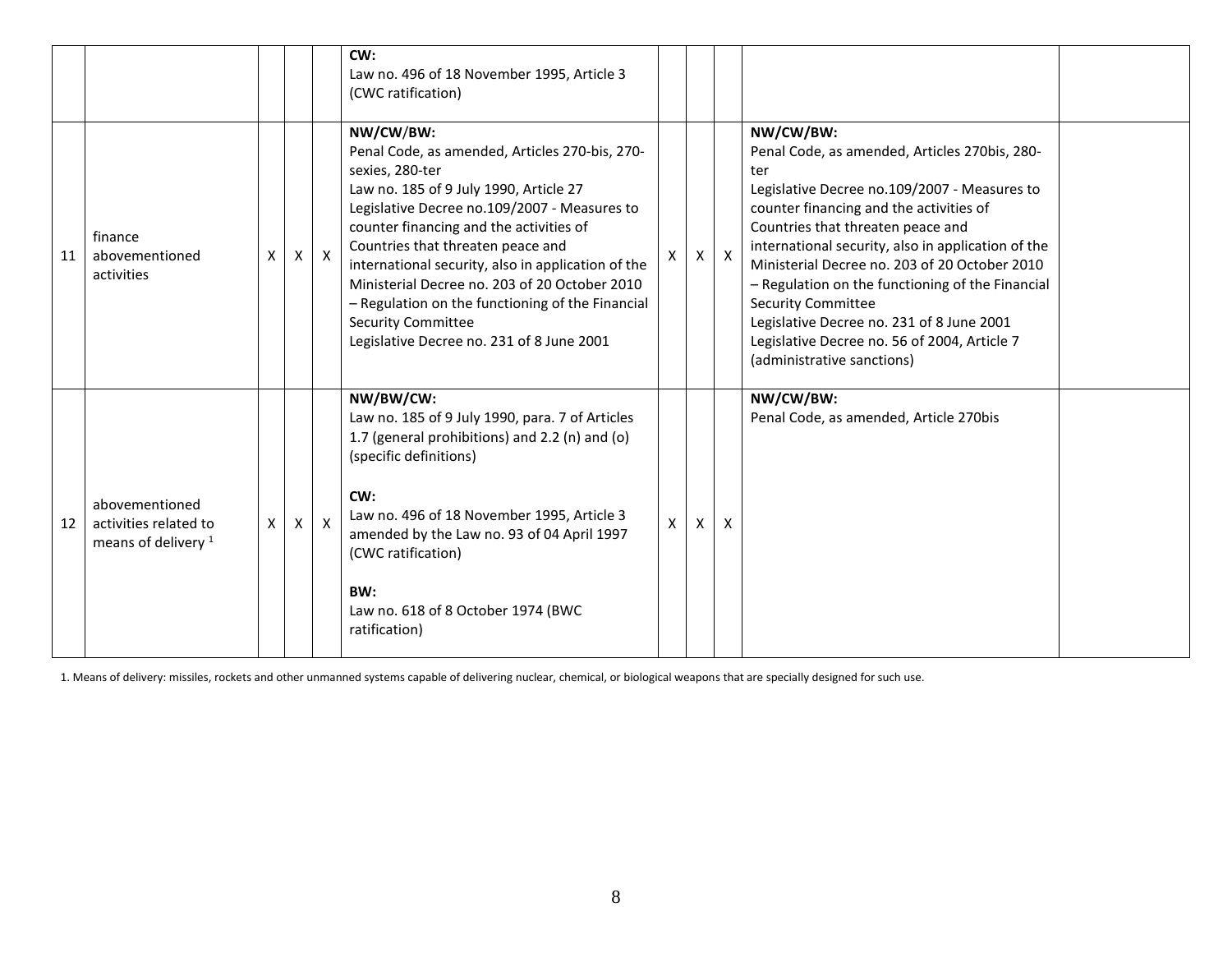#### **III. OP 3 (a) and (b) - Account for/Secure/Physically protect NW, CW and BW, including Related Materials <sup>2</sup>**

|              | <b>Measures to establish</b><br>domestic controls to prevent                                           |        |                            |                   | National legal and/or regulatory framework                                                                                                                                                                                                                                                                                                                                                                                                                                                                                                                                                                                                                                                                                                                                                                                                                                                                                                                                                                                                                                                             |               |                        |                         | <b>Enforcement and civil/criminal penalties</b>                                                                                                                                                                                                                                                                                                                                                                                                                  |                |
|--------------|--------------------------------------------------------------------------------------------------------|--------|----------------------------|-------------------|--------------------------------------------------------------------------------------------------------------------------------------------------------------------------------------------------------------------------------------------------------------------------------------------------------------------------------------------------------------------------------------------------------------------------------------------------------------------------------------------------------------------------------------------------------------------------------------------------------------------------------------------------------------------------------------------------------------------------------------------------------------------------------------------------------------------------------------------------------------------------------------------------------------------------------------------------------------------------------------------------------------------------------------------------------------------------------------------------------|---------------|------------------------|-------------------------|------------------------------------------------------------------------------------------------------------------------------------------------------------------------------------------------------------------------------------------------------------------------------------------------------------------------------------------------------------------------------------------------------------------------------------------------------------------|----------------|
|              | the proliferation of NW, CW,<br>BW, and their means of<br>delivery; controls over<br>related materials | N<br>W | $X$ /?<br>$\mathbf c$<br>W | $\mathbf{B}$<br>W | <b>Source document</b>                                                                                                                                                                                                                                                                                                                                                                                                                                                                                                                                                                                                                                                                                                                                                                                                                                                                                                                                                                                                                                                                                 | N<br><b>W</b> | $X$ /?<br>$\mathbf{C}$ | $\mathbf{B}$<br>$W$ $W$ | <b>Source document</b>                                                                                                                                                                                                                                                                                                                                                                                                                                           | <b>Remarks</b> |
| $\mathbf{1}$ | Measures to account for<br>production                                                                  | X      | X                          | $\mathsf{X}$      | NW:<br>INFCIRC/193 and Additional protocol in force<br>30 April 2004<br>Commission Regulation (Euratom) No.<br>302/2005 of 8 February 2005 on the<br>application of Euratom safeguards<br>Legislative Decree 15 February 2010, no. 31 for<br>the siting and operation of facilities for the<br>production of nuclear power, Article 4<br>(autorizzazione unica)<br>Law no. 1860 of 31 December 1962 only if<br>compatible with the provisions of the<br>legislative decree 15 February 2010, n. 31<br>Law no. 704 of 07 August 1982<br>Legislative Decree no. 230 of 17 March 1995,<br>Articles. 20 and 21<br>Ministerial decree 28 September 2011 (Nuclear<br>material account)<br>Legislative Decree 15 September 2017, n. 137<br>(Adoption EU directive 2014/87/Euratom)<br>CW/BW:<br>Legislative Decree no. 81 of 2008 as integrated<br>by the Legislative Decree n. 106 of 2009,<br>Articles. 269 and 270 (safety)<br>Legislative Decree no. 50 2 March 2007<br>implementing EU directives 2004/9.CE and<br>2004/10/CE on inspections and verification of<br>laboratories good practices (safety) | X             | $\mathsf{x}$           | X                       | NW:<br><b>EURATOM Treaty, Article 83</b><br>Commission Recommendation of 11 February<br>2009 on the implementation of a nuclear<br>material accountancy and control system by<br>operators of nuclear installations<br>Legislative Decree 15 February 2010, no. 31 for<br>the siting and operation of facilities for the<br>production of nuclear power, Articles 33 and 34<br>Law no. 1860 of 1962<br>Legislative Decree no.230 of 17 March 1995,<br>Article 97 |                |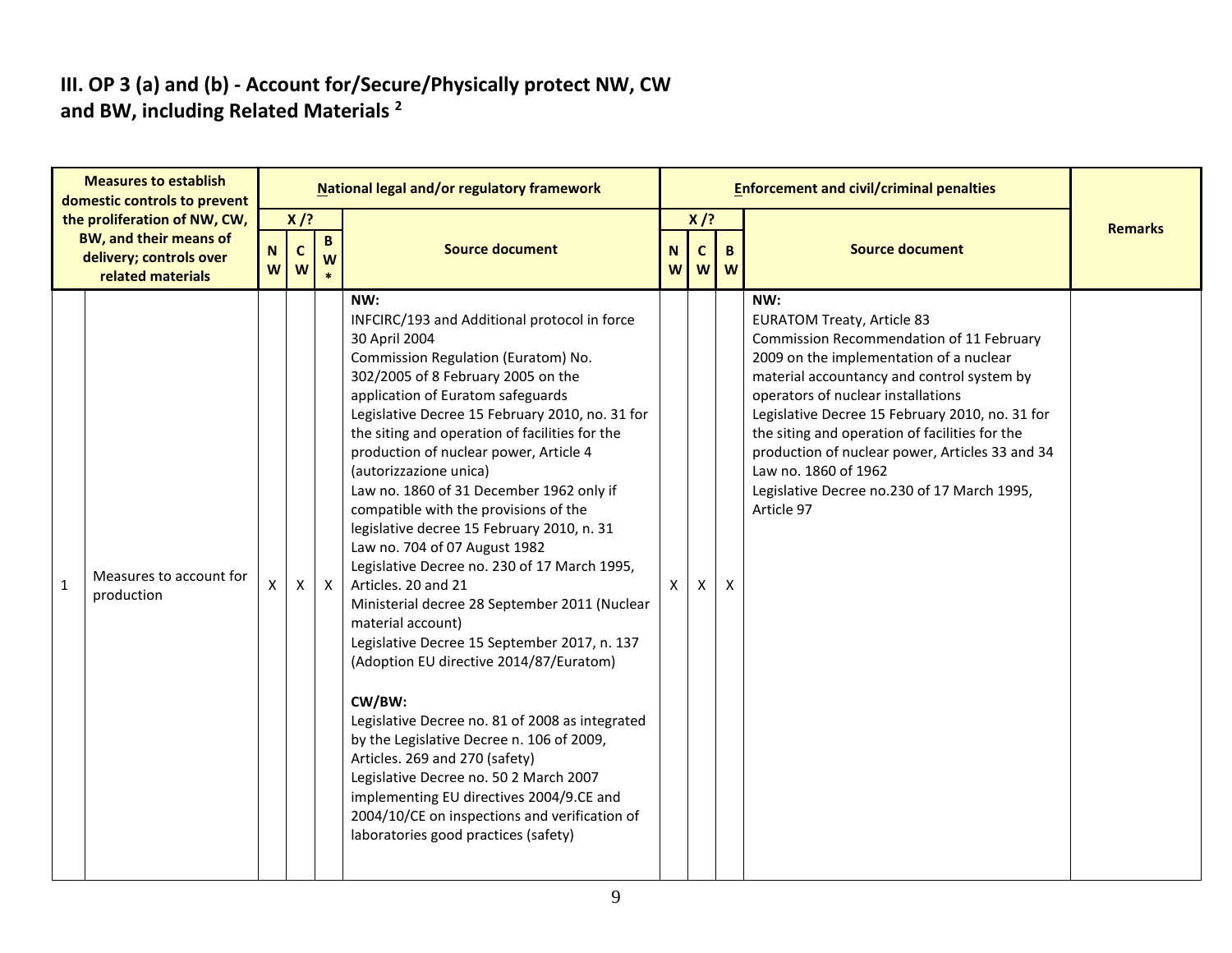|                |                                |   |   |              | CW:<br>Law no. 496 of 18 November 1995 and Law no.<br>93 of 4 April 1997: accounting and recording<br>obligations for listed chemicals, Articles 3, 6<br>and 8 amended by the Law no. 93 of 4 April<br>1997<br>BW:<br>Regulation (EC) no. 851/2004 of the European<br>Parliament and the Council of 21 April 2004<br>establishing a European Centre for Disease<br>Prevention and Control, Article 3 defines the<br>mission to include identification and<br>assessment of emerging threats, including the<br>collection of relevant data and coordinate<br>public health services surveillance networks                                                                                                                                                              |   |          |              | CW:<br>Law no. 496 of 18 November 1995, Articles 10,<br>11 and 12<br>Law no. 93 of 4 April 1997, Article 7.3<br>Legislative Degree no. 81 of 2008 as integrated<br>by the Legislative Decree no. 106 of 2009,<br>Articles 262-264<br>BW:<br>National Health Institute<br>National Institute for Infectious Diseases "L.<br>Spallanzani"- Since 2001 the Ministry of Public<br>Health has identified the NIID "L. Spallanzani" as<br>national body for bioterrorism<br>Working Group on coordination of activities<br>regarding the laboratories good practices<br>Legislative Decree n. 81 of 2008 as integrated by<br>the Legislative Decree no. 106 of 2009, Articles<br>282-286 |  |
|----------------|--------------------------------|---|---|--------------|-----------------------------------------------------------------------------------------------------------------------------------------------------------------------------------------------------------------------------------------------------------------------------------------------------------------------------------------------------------------------------------------------------------------------------------------------------------------------------------------------------------------------------------------------------------------------------------------------------------------------------------------------------------------------------------------------------------------------------------------------------------------------|---|----------|--------------|------------------------------------------------------------------------------------------------------------------------------------------------------------------------------------------------------------------------------------------------------------------------------------------------------------------------------------------------------------------------------------------------------------------------------------------------------------------------------------------------------------------------------------------------------------------------------------------------------------------------------------------------------------------------------------|--|
| $\overline{2}$ | Measures to account for<br>use | X | X | $\mathsf{X}$ | NW:<br>INFCIRC/193 Additional protocol in force 30<br>April 2004<br>Commission Regulation (Euratom) No.<br>302/2005 of 8 February 2005 on the<br>application of Euratom safeguards<br>Legislative Decree 15 February 2010, n. 31 for<br>the siting and operation of facilities for the<br>production of nuclear power, Article 4<br>(autorizzazione unica)<br>Law no. 1860 of 31 December 1962 only if<br>compatible with the provisions of the<br>legislative decree 15 February 2010, n. 31<br>Law no. 704 of 07 August 1982<br>Legislative Decree no. 230 of 17 March 1995,<br>Articles 20 and 21<br>Ministerial decree 28 September 2011 (Nuclear<br>material account)<br>Legislative Decree 15 September 2017, n. 137<br>(Adoption EU directive 2014/87/Euratom) | X | $\times$ | $\mathsf{X}$ | NW:<br><b>EURATOM Treaty, Article 83</b><br>Commission Recommendation of 11 February<br>2009 on the implementation of a nuclear<br>material accountancy and control system by<br>operators of nuclear installations<br>Legislative Decree 15 February 2010, n. 31 for<br>the siting and operation of facilities for the<br>production of nuclear power, Articles 33 and 34<br>Law no. 1860 of 1962<br>Legislative Decree no.230 of 17 March 1995,<br>Article 97                                                                                                                                                                                                                    |  |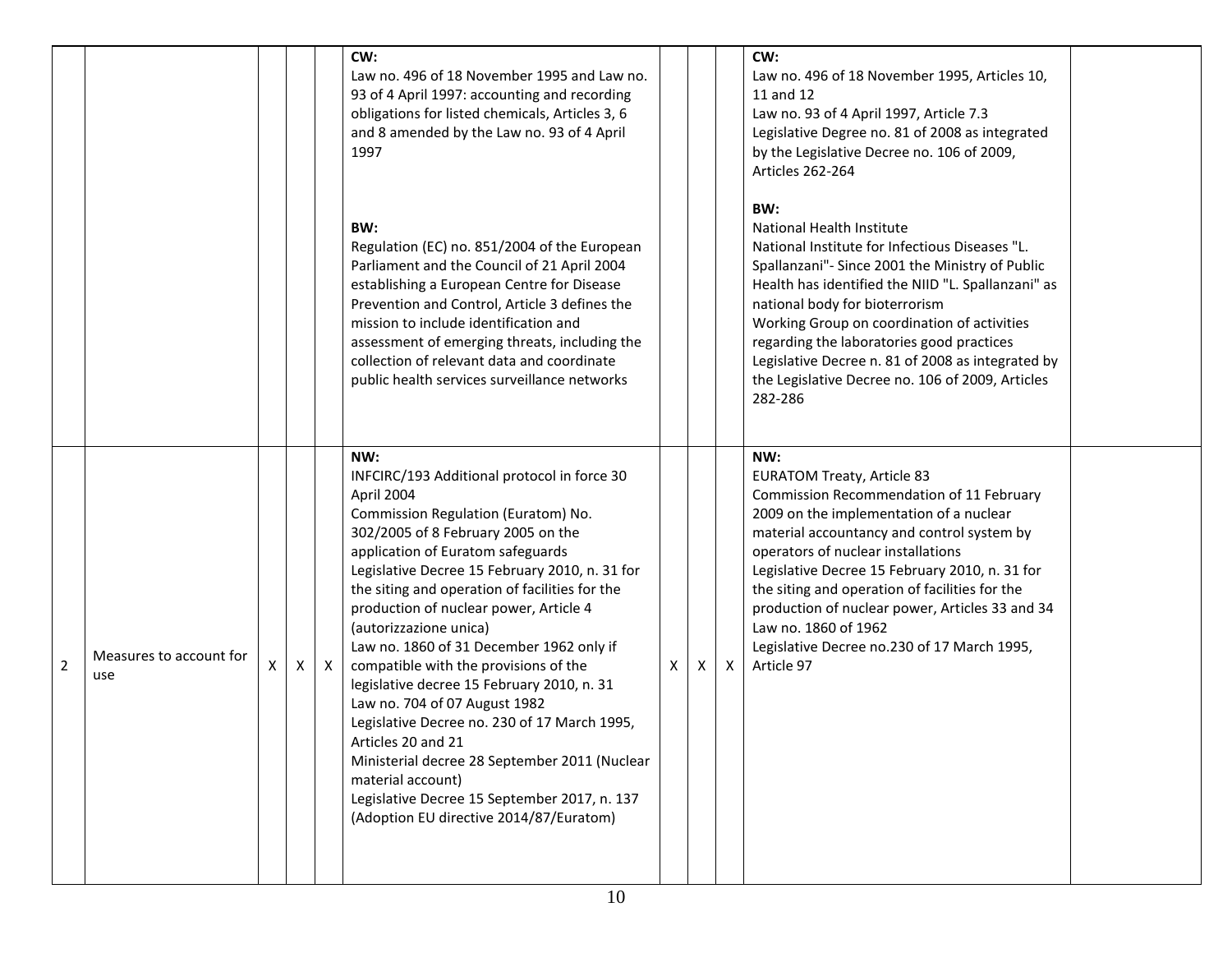|   |                                      |  |             | CW/BW:<br>Legislative Decree no. 81 of 2008 as integrated<br>by the Legislative Decree no. 106 of 2009,<br>Articles 269 and 270<br>Legislative Decree no. 50 2 March 2007<br>implementing EU directives 2004/9.CE and<br>2004/10/CE on inspections and verification of<br>laboratories good practices.                                                                                                                                                                                                                         |   |   |                                                                                                                                                                                                                                                                                                                                                                                                                                                                  |  |
|---|--------------------------------------|--|-------------|--------------------------------------------------------------------------------------------------------------------------------------------------------------------------------------------------------------------------------------------------------------------------------------------------------------------------------------------------------------------------------------------------------------------------------------------------------------------------------------------------------------------------------|---|---|------------------------------------------------------------------------------------------------------------------------------------------------------------------------------------------------------------------------------------------------------------------------------------------------------------------------------------------------------------------------------------------------------------------------------------------------------------------|--|
|   |                                      |  |             | CW:<br>Law no. 496 of 18 November 1995 and Law no.<br>93 of 4 April 1997: accounting and recording<br>obligations for listed chemicals, Articles 3, 6<br>and 8 amended by the Law no. 93 of 4 April<br>1997                                                                                                                                                                                                                                                                                                                    |   |   | CW:<br>Law no. 496 of 18 November 1995, Articles 10,<br>11 and 12<br>Law no. 93 of 4 April 1997, Article 7.3<br>Legislative Degree n. 81 of 2008 as integrated by<br>the Legislative Decree n. 106 of 2009, Articles<br>262-264                                                                                                                                                                                                                                  |  |
|   |                                      |  |             | BW:<br>Regulation (EC) no. 851/2004 of the European<br>Parliament and the Council of 21 April 2004<br>establishing a European Centre for Disease<br>Prevention and Control, Article 3 defines the<br>mission to include identification and<br>assessment of emerging threats, including the<br>collection of relevant data and coordinate<br>public health services surveillance networks<br>Directive 2000/54/EC of the European<br>Parliament and of the Council of 18 September<br>2000                                     |   |   | BW:<br>National Health Institute<br>National Institute for Infectious Diseases "L.<br>Spallanzani"- Since 2001 the Ministry of Public<br>Health has identified the NIID "L. Spallanzani" as<br>national body for bioterrorism<br>Working Group on coordination of activities<br>regarding the laboratories good practices<br>Legislative Decree n. 81 of 2008 as integrated by<br>the Legislative Decree n. 106 of 2009, Articles<br>282-286                     |  |
| 3 | Measures to account for 1<br>storage |  | $X$ $X$ $X$ | NW:<br>INFCIRC/193 Additional protocol in force 30<br>April 2004<br>Commission Regulation (Euratom) No.<br>302/2005 of 8 February 2005 on the<br>application of Euratom safeguards<br>Legislative Decree 15 February 2010, n. 31 for<br>the siting and operation of facilities for the<br>production of nuclear power, Article 4<br>(autorizzazione unica)<br>Law no. 1860 of 31 December 1962 only if<br>compatible with the provisions of the<br>legislative decree 15 February 2010, n. 31<br>Law no. 704 of 07 August 1982 | X | X | NW:<br><b>EURATOM Treaty, Article 83</b><br>Commission Recommendation of 11 February<br>2009 on the implementation of a nuclear<br>material accountancy and control system by<br>operators of nuclear installations<br>Legislative Decree 15 February 2010, n. 31 for<br>the siting and operation of facilities for the<br>production of nuclear power, Articles 33 and 34<br>Law no. 1860 of 1962<br>Legislative Decree no. 230 of 17 March 1995,<br>Article 97 |  |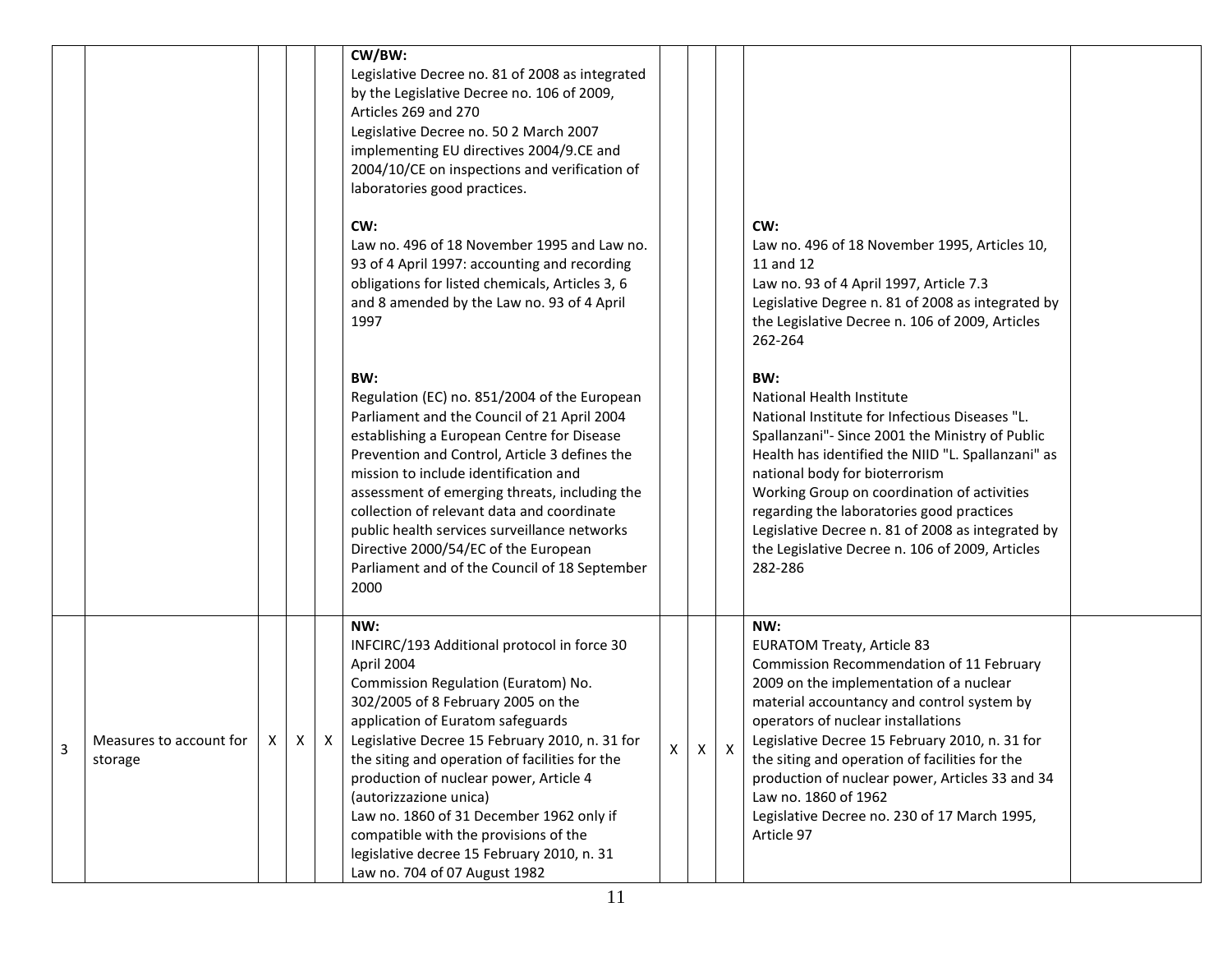|   |                                      |   |   |          | Legislative Decree no. 230 of 17 March 1995,<br>Articles 20 and 21<br>Ministerial decree 28 September 2011 (Nuclear<br>material account)<br>Legislative Decree 15 September 2017, n. 137<br>(Adoption EU directive 2014/87/Euratom)<br>CW/BW:<br>Legislative Decree n. 81 of 2008 as integrated<br>by the Legislative Decree no. 106 of 2009,<br>Articles 269 and 270<br>Legislative Decree no. 50 2 March 2007<br>implementing EU directives 2004/9.CE and<br>2004/10/CE on inspections and verification of<br>laboratories good practices.<br>CW:<br>Law no. 496 of 18 November 1995 and Law no.<br>93 of 4 April 1997: accounting and recording<br>obligations for listed chemicals, Articles 3, 6<br>and 8 amended by the Law no. 93 of 4 April<br>1997<br>BW:<br>Regulation (EC) no. 851/2004 of the European<br>Parliament and the Council of 21 April 2004<br>establishing an European Centre for Disease<br>Prevention and Control, Article 3 defines the<br>mission to include identification and |   |   |                           | CW:<br>Law no. 496 of 18 November 1995, Articles 10,<br>11 and 12<br>Law no. 93 of 4 April 1997, Article 7.3<br>Legislative Degree n. 81 of 2008 as integrated by<br>the Legislative Decree n. 106 of 2009, Articles<br>262-264<br>BW:<br>National Health Institute<br>National Institute for Infectious Diseases "L.<br>Spallanzani"- Since 2001 the Ministry of Public<br>Health has identified the NIID "L. Spallanzani" as<br>national body for bioterrorism |  |
|---|--------------------------------------|---|---|----------|------------------------------------------------------------------------------------------------------------------------------------------------------------------------------------------------------------------------------------------------------------------------------------------------------------------------------------------------------------------------------------------------------------------------------------------------------------------------------------------------------------------------------------------------------------------------------------------------------------------------------------------------------------------------------------------------------------------------------------------------------------------------------------------------------------------------------------------------------------------------------------------------------------------------------------------------------------------------------------------------------------|---|---|---------------------------|------------------------------------------------------------------------------------------------------------------------------------------------------------------------------------------------------------------------------------------------------------------------------------------------------------------------------------------------------------------------------------------------------------------------------------------------------------------|--|
|   |                                      |   |   |          | assessment of emerging threats, including the<br>collection of relevant data and coordinate<br>public health services surveillance networks                                                                                                                                                                                                                                                                                                                                                                                                                                                                                                                                                                                                                                                                                                                                                                                                                                                                |   |   |                           | Working Group on coordination of activities<br>regarding the laboratories good practices<br>Legislative Decree no. 81 of 2008 as integrated<br>by the Legislative Decree no. 106 of 2009,<br>Articles 282-286                                                                                                                                                                                                                                                    |  |
| 4 | Measures to account for<br>transport | X | X | $\times$ | NW/CW/BW:<br>Party to ADR and RID (European Agreement<br>concerning the international carriage of<br>dangerous goods)<br>EU Directive 2008/68/EC of 24 September 2008<br>on the inland transport of dangerous goods<br>(adapting ADR, RID and ADN, for intra-EU<br>transfers), as amended                                                                                                                                                                                                                                                                                                                                                                                                                                                                                                                                                                                                                                                                                                                  | X | Χ | $\boldsymbol{\mathsf{X}}$ | NW/CW/BW:<br>Legislative Decree no. 41 of 13 January 1999 on<br>the transport of dangerous goods by rail<br>Decree of 4 September 1996 adopted by the<br>Minister for Transport and Navigation, amended<br>by a Decree of 15 May 1997on the transport of<br>dangerous goods by road                                                                                                                                                                              |  |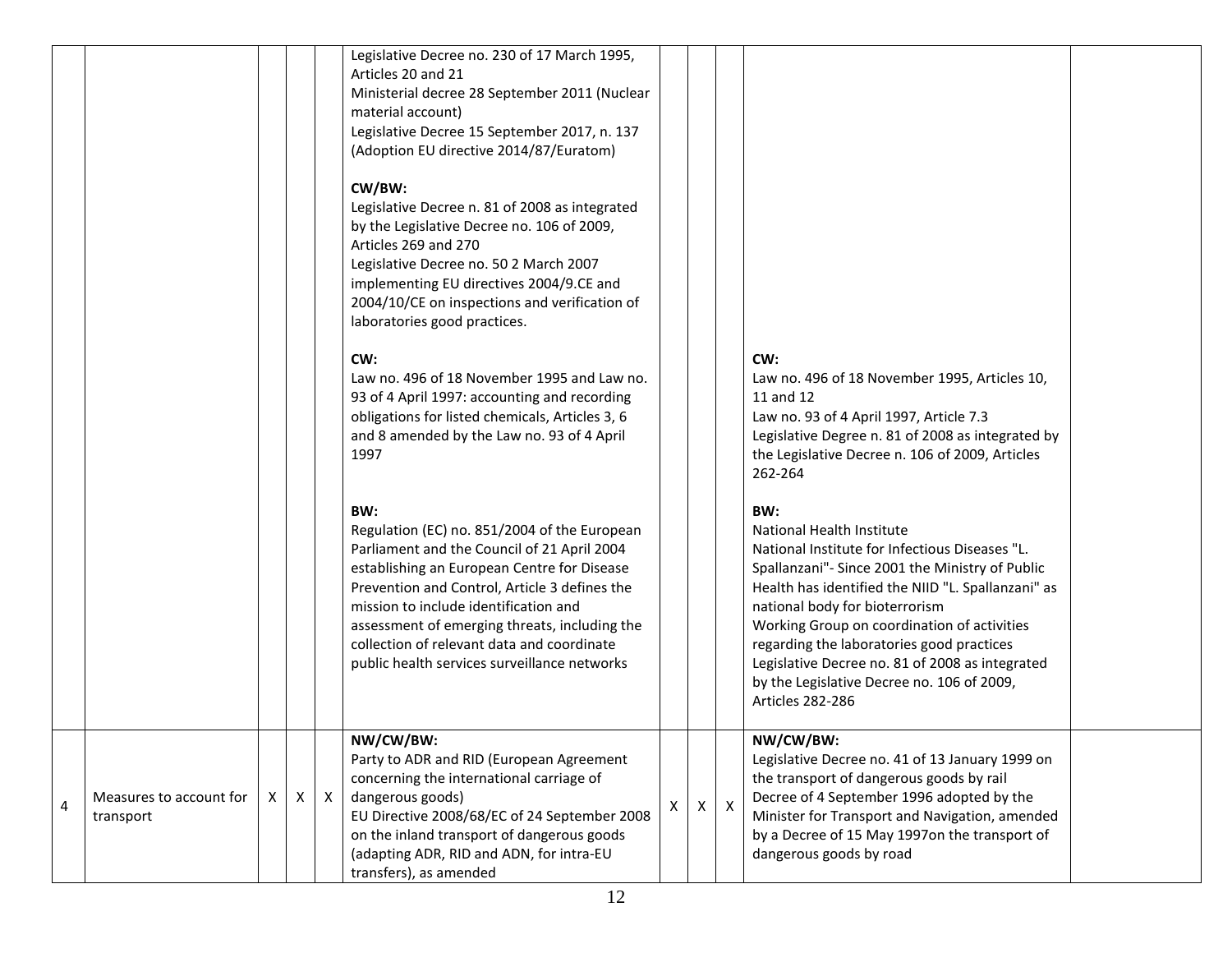|   |                                  |   |   |         | Legislative Decree no. 41 of 13 January 1999 on<br>the transport of dangerous goods by rail<br>Decree of 4 September 1996 adopted by the<br>Minister for Transport and Navigation,<br>amended by a Decree of 15 May 1997on the<br>transport of dangerous goods by road<br>Decree of 6 April 1995 of the Ministry for<br>Transport and Navigation on the maritime<br>transport<br>Ministry for Transport Circular of 1982 as<br>amended by Circular no. 334096/30 of 3<br>December 1992 on air transport<br>Law no. 185 of 09 July 1990, Article 13                                                      |   |   |   | Decree of 6 April 1995 of the Ministry for<br>Transport and Navigation on the maritime<br>transport<br>Ministry for Transport Circular of 1982 as<br>amended by Circular No. 334096/30 of 3<br>December 1992 on air transport<br>Law no. 185 of 09 July 1990, Article 24<br>Party to ADR and RID |  |
|---|----------------------------------|---|---|---------|---------------------------------------------------------------------------------------------------------------------------------------------------------------------------------------------------------------------------------------------------------------------------------------------------------------------------------------------------------------------------------------------------------------------------------------------------------------------------------------------------------------------------------------------------------------------------------------------------------|---|---|---|--------------------------------------------------------------------------------------------------------------------------------------------------------------------------------------------------------------------------------------------------------------------------------------------------|--|
|   |                                  |   |   |         | NW:<br>Commission Regulation (Euratom) No.<br>302/2005 of 8 February 2005 on the<br>application of Euratom safeguards, Article 26<br>Legislative Decree no. 230 of 17 March 1995,<br>Articles 20 and 21<br>Circular no. 228 of the Minister for Industry of<br>20 October 1993                                                                                                                                                                                                                                                                                                                          |   |   |   | NW:<br>Legislative Decree 230 of 17 March 1995, Article<br>97<br>Circular no. 228 of the Minister for Industry of<br>20 October 1993                                                                                                                                                             |  |
| 5 | Measures to secure<br>production | Χ | ? | $\cdot$ | NW:<br>Legislative Decree 15 February 2010, no. 31 for<br>the siting and operation of facilities for the<br>production of nuclear power, Article 7<br>Law no. 1860 of 31 December 1962 only if<br>compatible with the provisions of the<br>legislative decree 15 February 2010, n. 31<br>Law no. 704 of 07 August 1982<br>Legislative Decree 230 of 17 March 1995,<br>Articles 38-42 - pre-emptive authorization for<br>activities using radioactive materials<br>Ministerial Decree of 8 September 2017<br>(Physical protection of nuclear materials)<br>Law no. 153 of 26 July 2016 (Adoption ICSANT) | X | ? | Χ | NW:<br>Legislative Decree 15 February 2010, n. 31 for<br>the siting and operation of facilities for the<br>production of nuclear power, Article 33<br>Law no. 1860 of 1962<br>Legislative Decree 230 of 17 March 1995, Article<br>138                                                            |  |
|   |                                  |   |   |         | CW/BW:<br>Legislative Degree n. 81 of 2008 as integrated<br>by the Legislative Decree n. 106 of 2009 (on<br>safety)<br>Legislative Decree no. 50 2 March 2007<br>implementing EU directives 2004/9.CE and                                                                                                                                                                                                                                                                                                                                                                                               |   |   |   | CW:<br>Legislative Degree n. 81 of 2008 as integrated by<br>the Legislative Decree n. 106 of 2009, Articles<br>262-264 (safety)                                                                                                                                                                  |  |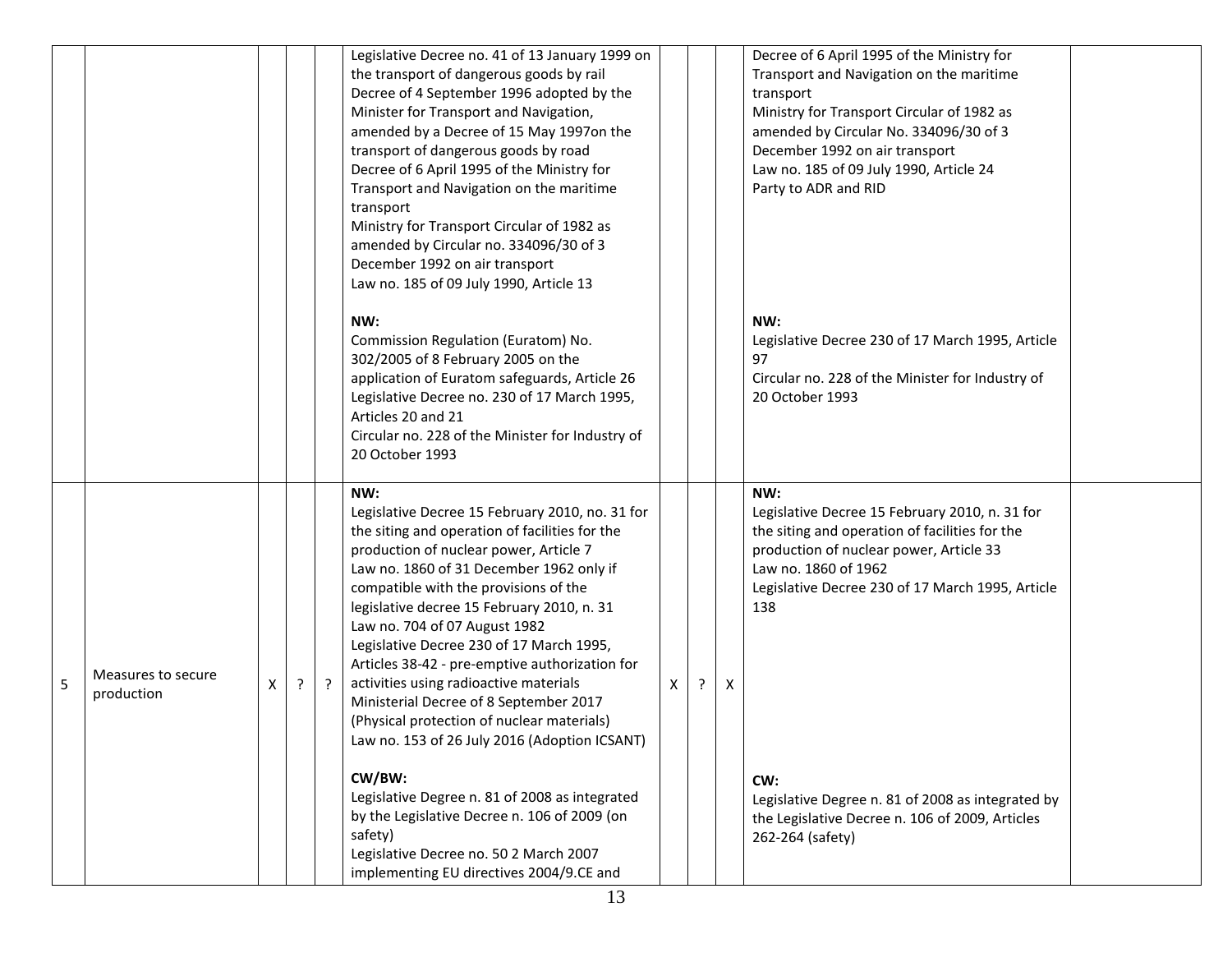|   |                        |    |   |         | 2004/10/CE on inspections and verification of                                                                                                                                                                                                                                                                                                                                                                                                                                                                                                                                                                                                                                                                                                                                                                                                       |    |         |   |                                                                                                                                                                                                                                                                                                                                                                                                                                                |  |
|---|------------------------|----|---|---------|-----------------------------------------------------------------------------------------------------------------------------------------------------------------------------------------------------------------------------------------------------------------------------------------------------------------------------------------------------------------------------------------------------------------------------------------------------------------------------------------------------------------------------------------------------------------------------------------------------------------------------------------------------------------------------------------------------------------------------------------------------------------------------------------------------------------------------------------------------|----|---------|---|------------------------------------------------------------------------------------------------------------------------------------------------------------------------------------------------------------------------------------------------------------------------------------------------------------------------------------------------------------------------------------------------------------------------------------------------|--|
|   |                        |    |   |         | laboratories good practices (on safety)                                                                                                                                                                                                                                                                                                                                                                                                                                                                                                                                                                                                                                                                                                                                                                                                             |    |         |   |                                                                                                                                                                                                                                                                                                                                                                                                                                                |  |
|   |                        |    |   |         |                                                                                                                                                                                                                                                                                                                                                                                                                                                                                                                                                                                                                                                                                                                                                                                                                                                     |    |         |   | BW:<br>National Health Institute<br>National Institute for Infectious Diseases "L.<br>Spallanzani"- Since 2001 the Ministry of Public<br>Health has identified the NIID "L. Spallanzani" as<br>national body for bioterrorism<br>Working Group on coordination of activities<br>regarding the laboratories good practices<br>Legislative Decree no. 81 of 2008 as integrated<br>by the Legislative Decree no. 106 of 2009,<br>Articles 282-286 |  |
| 6 | Measures to secure use | X. | X | $\cdot$ | NW:<br>Legislative Decree 15 February 2010, n. 31 for<br>the siting and operation of facilities for the<br>production of nuclear power, Article 7<br>Law no. 1860 of 31 December 1962 only if<br>compatible with the provisions of the<br>legislative decree 15 February 2010, n. 31<br>Law no. 704 of 07 August 1982<br>Legislative Decree no. 230 of 17 March 1995,<br>Articles 38-42 - pre-emptive authorization for<br>activities using radioactive materials<br>CW/BW:<br>Legislative Degree no. 81 of 2008 as integrated<br>by the Legislative Decree n. 106 of 2009,<br>Articles 274-276 (safety)<br>Legislative Decree no. 50 2 March 2007<br>implementing EU directives 2004/9.CE and<br>2004/10/CE on inspections and verification of<br>laboratories good practices (safety)<br>CW:<br>Directive 98/24 EC<br>BW:<br>Directive 2000/54 EC | X. | $\cdot$ | X | NW:<br>Legislative Decree 15 February 2010, n. 31 for<br>the siting and operation of facilities for the<br>production of nuclear power, Article 33<br>Law no. 1860 of 1962<br>Legislative Decree 230 of 17 March 1995, Article<br>138<br>CW:<br>Testo Unico sulla Sicurezza - Legislative Degree<br>n. 81 of 2008 as integrated by the Legislative<br>Decree n. 106 of 2009, Articles 262-264 (safety)<br>BW:<br>National Health Institute     |  |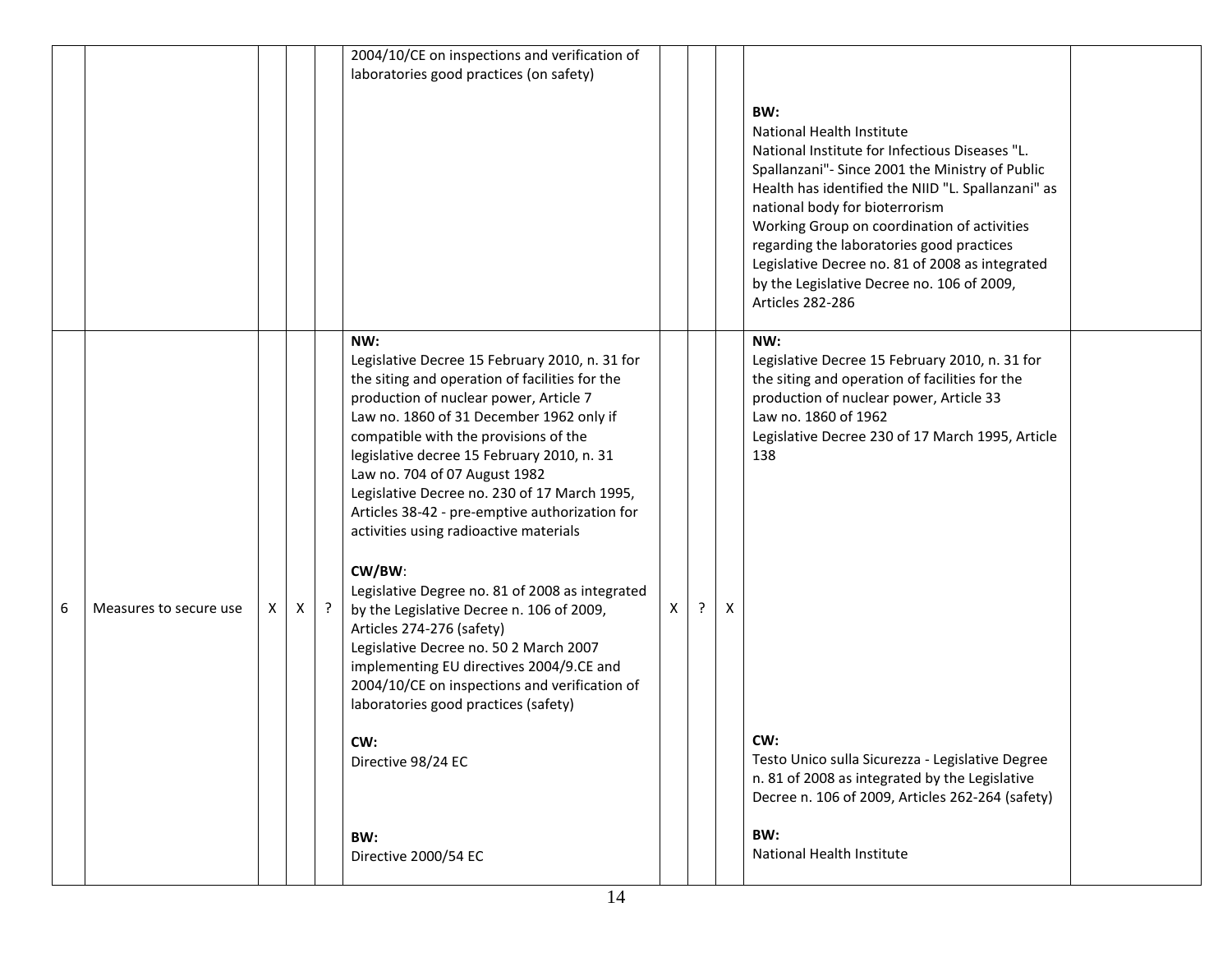|                |                               |   |   |         |                                                                                                                                                                                                                                                                                                                                                                                                                                                                                                                                                                                                                                                                                                                                                                                                                                                |   |   |   | National Institute for Infectious Diseases "L.<br>Spallanzani"- Since 2001 the Ministry of Public<br>Health has identified the NIID "L. Spallanzani" as<br>national body for bioterrorism<br>Working Group on coordination of activities<br>regarding the laboratories good practices<br>Legislative Decree no. 81 of 2008 as integrated<br>by the Legislative Decree no. 106 of 2009,<br>Articles 282-286                                                                                                                                                                                                  |  |
|----------------|-------------------------------|---|---|---------|------------------------------------------------------------------------------------------------------------------------------------------------------------------------------------------------------------------------------------------------------------------------------------------------------------------------------------------------------------------------------------------------------------------------------------------------------------------------------------------------------------------------------------------------------------------------------------------------------------------------------------------------------------------------------------------------------------------------------------------------------------------------------------------------------------------------------------------------|---|---|---|-------------------------------------------------------------------------------------------------------------------------------------------------------------------------------------------------------------------------------------------------------------------------------------------------------------------------------------------------------------------------------------------------------------------------------------------------------------------------------------------------------------------------------------------------------------------------------------------------------------|--|
| $\overline{7}$ | Measures to secure<br>storage | X | X | $\cdot$ | NW:<br>Legislative Decree 15 February 2010, n. 31 for<br>the siting and operation of facilities for the<br>production of nuclear power, Articles 7 and 15<br>Law no. 1860 of 31 December 1962 only if<br>compatible with the provisions of the<br>legislative decree 15 February 2010, n. 31<br>Law no. 704 of 07 August 1982<br>Legislative Decree 230 of 17 March 1995,<br>Articles 38-42 - pre-emptive authorization for<br>activities using radioactive materials<br>CW/BW:<br>Legislative Degree n. 81 of 2008 as integrated<br>by the Legislative Decree n. 106 of 2009,<br>Articles 224, 232 and 255<br>Legislative Decree no. 50 2 March 2007<br>implementing EU directives 2004/9.CE and<br>2004/10/CE on inspections and verification of<br>laboratories good practices.<br>CW:<br>Directive 98/24 EC<br>BW:<br>Directive 2000/54 EC | X | ? | X | NW:<br>Legislative Decree 15 February 2010, n. 31 for<br>the siting and operation of facilities for the<br>production of nuclear power, Article 33<br>Law no. 1860 of 1962<br>Legislative Decree 230 of 17 March 1995, Article<br>138<br>CW:<br>Legislative Degree no. 81 of 2008 as integrated<br>by the Legislative Decree no. 106 of 2009,<br>Articles 262-264 (safety)<br>BW:<br>National Health Institute<br>National Institute for Infectious Diseases "L.<br>Spallanzani"- Since 2001 the Ministry of Public<br>Health has identified the NIID "L. Spallanzani" as<br>national body for bioterrorism |  |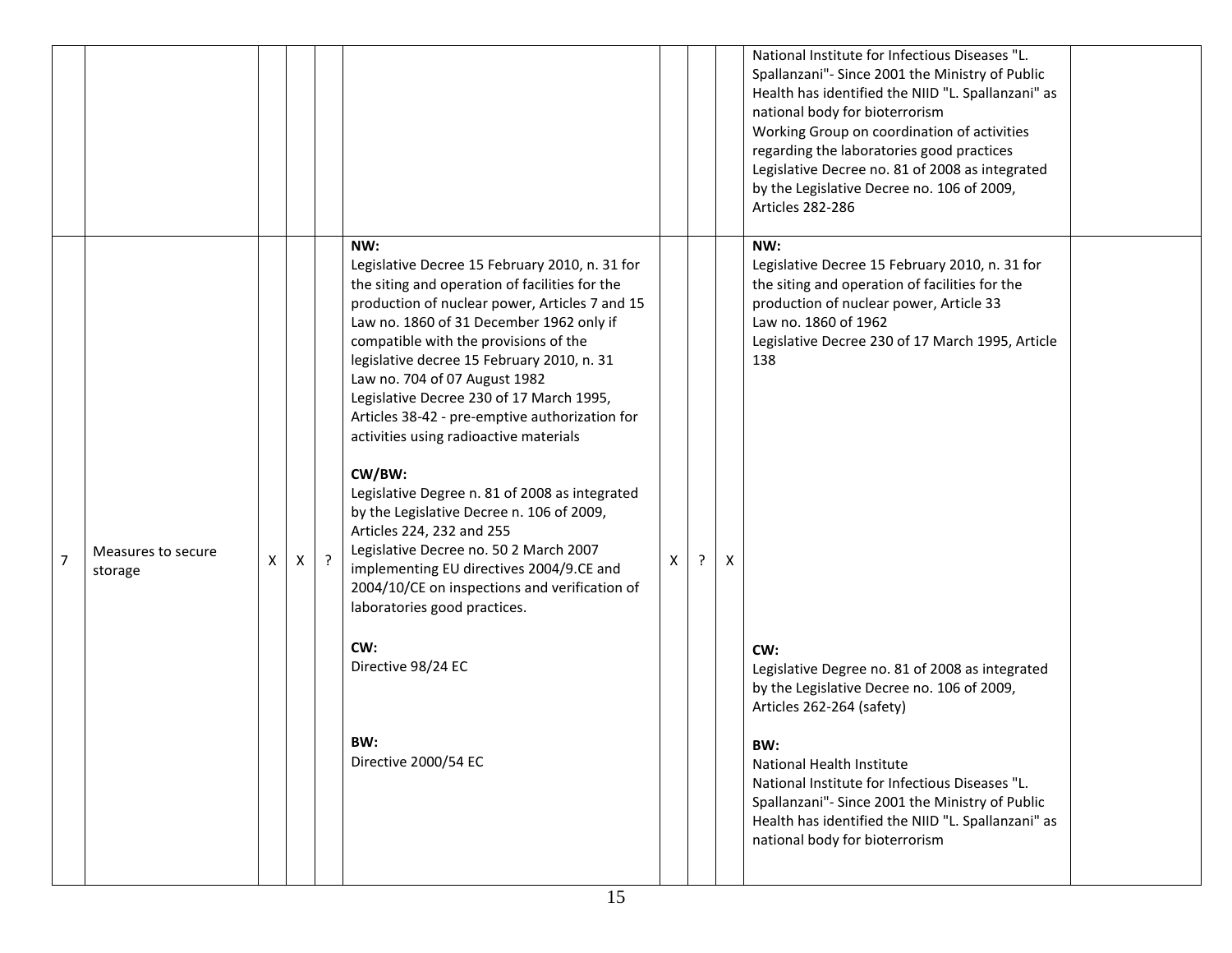|   |                                 |   |   |   |                                                                                                                                                                                                                                                                                                                                                                                                                                                                                                                                                                                                                                                                                                                                                                                                                                                                         |   |   |   | Working Group on coordination of activities<br>regarding the laboratories good practices<br>Legislative Decree no. 81 of 2008 as integrated<br>by the Legislative Decree no. 106 of 2009,<br>Articles 282-286                                                                                                                                                                                                                                                                                                                                                                                                                                                                         |  |
|---|---------------------------------|---|---|---|-------------------------------------------------------------------------------------------------------------------------------------------------------------------------------------------------------------------------------------------------------------------------------------------------------------------------------------------------------------------------------------------------------------------------------------------------------------------------------------------------------------------------------------------------------------------------------------------------------------------------------------------------------------------------------------------------------------------------------------------------------------------------------------------------------------------------------------------------------------------------|---|---|---|---------------------------------------------------------------------------------------------------------------------------------------------------------------------------------------------------------------------------------------------------------------------------------------------------------------------------------------------------------------------------------------------------------------------------------------------------------------------------------------------------------------------------------------------------------------------------------------------------------------------------------------------------------------------------------------|--|
| 8 | Measures to secure<br>transport | X | x | X | NW/CW/BW:<br>Party to ADR and RID (European Agreement<br>concerning the international carriage of<br>dangerous goods)<br>EU Directive 2008/68/EC of 24 September 2008<br>on the inland transport of dangerous goods<br>(adapting ADR, RID and ADN, for intra-EU<br>transfers), as amended<br>Legislative Decree no. 41 of 13 January 1999 on<br>the transport of dangerous goods by rail)<br>Decree of 4 September 1996 adopted by the<br>Minister for Transport and Navigation,<br>amended by a Decree of 15 May 1997on the<br>transport of dangerous goods by road (<br>Decree of 6 April 1995 of the Ministry for<br>Transport and Navigation on the maritime<br>transport<br>Ministry for Transport Circular of 1982 as<br>amended by Circular no. 334096/30of 3<br>December 1992 on air transport<br>NW:<br>Legislative Decree 230 of 17 March 1995,<br>Article 21 | X | X | X | NW/CW/BW:<br>Legislative Decree no. 41 of 13 January 1999 on<br>the transport of dangerous goods by rail<br>Decree of 4 September 1996 adopted by the<br>Minister for Transport and Navigation, amended<br>by a Decree of 15 May 1997on the transport of<br>dangerous goods by road<br>Decree of 6 April 1995 of the Ministry for<br>Transport and Navigation on the maritime<br>transport<br>Ministry for Transport Circular of 1982 as<br>amended by Circular no. 334096/30of 3<br>December 1992 on air transport<br>Party to ADR and RID agreements<br>NW:<br>Directive 92/3 EURATOM: prior notification of<br>shipments<br>Legislative Decree 230 of 17 March 1995, Article<br>97 |  |
|   |                                 |   |   |   | CW:<br>Decree of the Ministry of Transports of 02<br>August 2005<br>Legislative Degree no. 81 of 2008 as integrated<br>by the Legislative Decree n. 106 of 2009<br>Regulation (EC) no 1272/2008 of the European<br>Parliament and of the Council of 16 December<br>2008 on classification, labelling and packaging<br>of substances and mixtures, amending and<br>repealing Directives 67/548/EEC and                                                                                                                                                                                                                                                                                                                                                                                                                                                                   |   |   |   | CW:<br>Code of land transports, Article 168<br>Code of air and maritime navigation, Article<br>1199<br>Testo Unico sulla Sicurezza - Legislative Degree<br>no. 81 of 2008 as integrated by the Legislative<br>Decree no. 106 of 2009, Articles 262-264                                                                                                                                                                                                                                                                                                                                                                                                                                |  |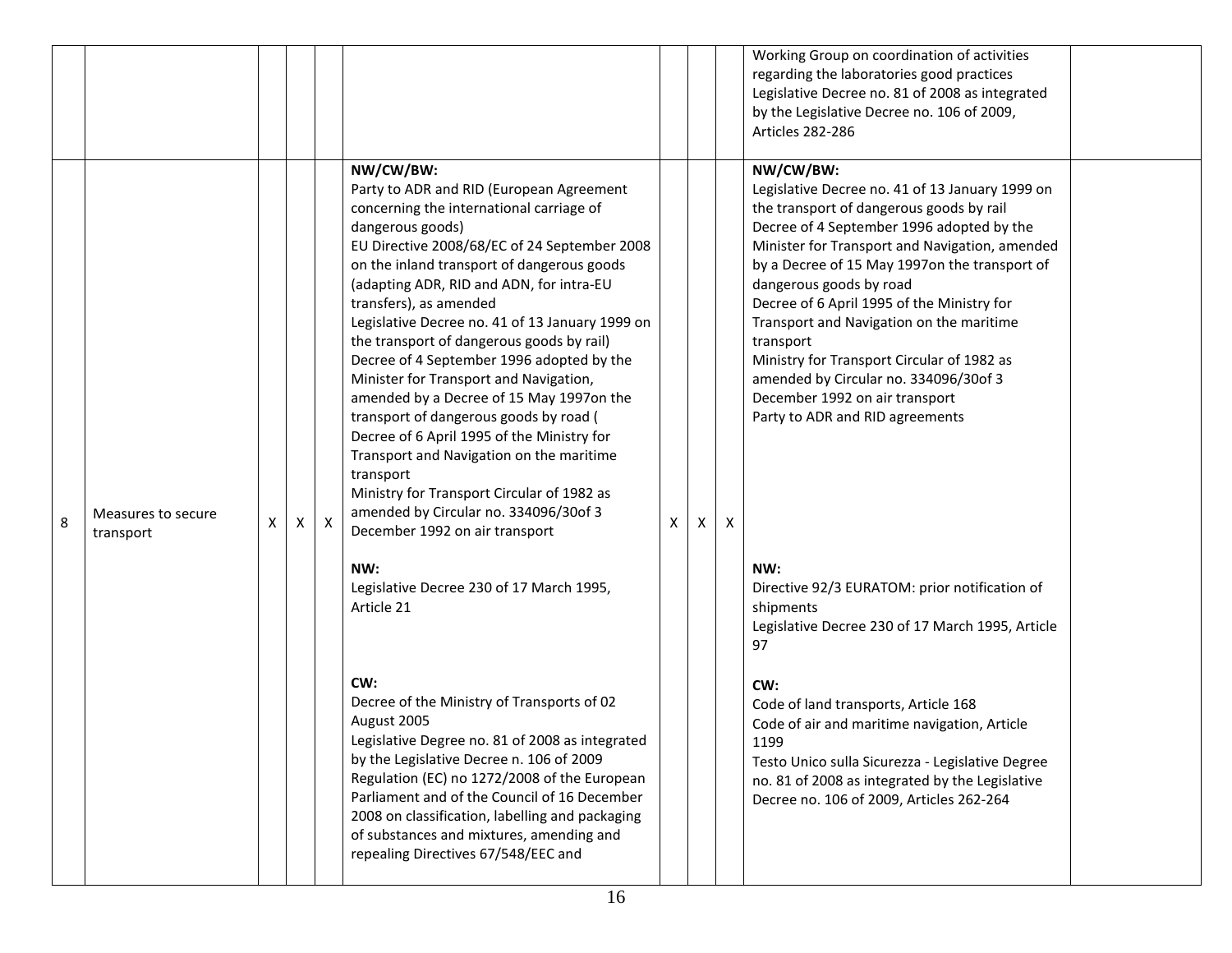|    |                                 |              |              |              | 1999/45/EC, and amending Regulation (EC) no<br>1907/2006<br>BW:<br>Decree of the Ministry of Transports of 2<br>August 2005<br>Memorandum of the Ministry of Health no. 16<br>of 20 July 1994<br>Legislative Degree n. 81 of 2008 as integrated<br>by the Legislative Decree n. 106 of 2009                                                                                                                                                                                                                                                                                                                                                                                                                            |   |   |              | BW:<br>Code of land transports, Article 168<br>Code of air and maritime navigation, Article<br>1199<br>Legislative Degree no. 81 of 2008 as integrated<br>by the Legislative Decree no. 106 of 2009                                                                                                                                                                                                                                                                                                                                                                                             |  |
|----|---------------------------------|--------------|--------------|--------------|------------------------------------------------------------------------------------------------------------------------------------------------------------------------------------------------------------------------------------------------------------------------------------------------------------------------------------------------------------------------------------------------------------------------------------------------------------------------------------------------------------------------------------------------------------------------------------------------------------------------------------------------------------------------------------------------------------------------|---|---|--------------|-------------------------------------------------------------------------------------------------------------------------------------------------------------------------------------------------------------------------------------------------------------------------------------------------------------------------------------------------------------------------------------------------------------------------------------------------------------------------------------------------------------------------------------------------------------------------------------------------|--|
| 9  | Physical protection<br>measures | X            | ?            | $\mathsf{X}$ | NW:<br>Inter-Agency Committee for Physical<br>Protection evaluates and adopts physical<br>protection plans<br>Legislative Decree 15 February 2010, n. 31 for<br>the siting and operation of facilities for the<br>production of nuclear power, Article 34<br>Legislative Decree 230 of 17 March 1995,<br>Article 37: Ministry of Industry and ANPA<br>Presidential Decree no. 1704/65 concerning<br>safety and radiation protection in the transport<br>of radioactive materials<br>CW/BW:<br>Legislative Degree n. 81 of 2008 as integrated<br>by the Legislative Decree no. 106 of 2009<br>(safety)<br>BW:<br>Directive 2000/54/EC of the European<br>Parliament and of the Council of 18 September<br>2000, Annex V | X | ŗ | $\cdot$      | NW:<br>Inter-Agency Committee for Physical Protection<br>evaluates and adopts physical protection plans<br>Legislative Decree 15 February 2010, n. 31 for<br>the siting and operation of facilities for the<br>production of nuclear power, Article 34<br>Legislative Decree 230 of 17 March 1995, Article<br>37: Ministry of Industry and ANPA<br>Presidential Decree no. 1704/65 concerning<br>safety and radiation protection in the transport<br>of radioactive materials<br>CW/BW:<br>Legislative Degree n. 81 of 2008 as integrated by<br>the Legislative Decree no. 106 of 2009 (safety) |  |
| 10 | <b>Personnel Reliability</b>    | $\mathsf{X}$ | $\mathsf{X}$ | $\mathsf{X}$ | NW:<br>Legislative Decree 15 February 2010, no. 31 for<br>the siting and operation of facilities for the<br>production of nuclear power, Article 5<br>Law no. 1860 of 31 December 1962 only if<br>compatible with the provisions of the<br>legislative decree 15 February 2010, n. 31<br>Law no. 704 of 07 August 1982<br>Legislative Decree 230 of 17 March 1995,<br>Article 77 (qualified expert)                                                                                                                                                                                                                                                                                                                    | X | X | $\mathsf{X}$ | NW:<br>Legislative Decree 230 of 17 March 1995, Article<br>139                                                                                                                                                                                                                                                                                                                                                                                                                                                                                                                                  |  |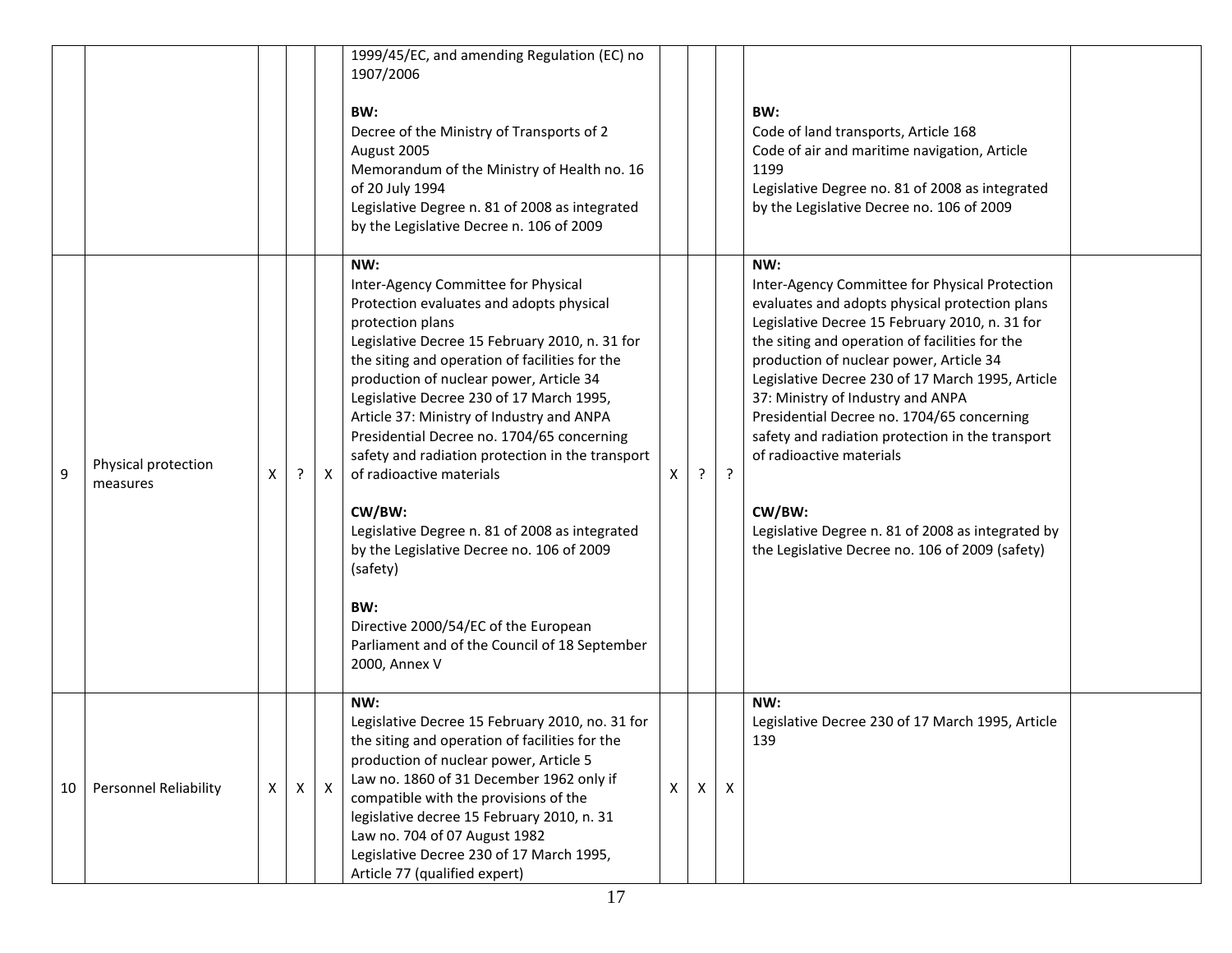|  | CW:<br>Law no. 496 of 18 November 1995, Article 8                                                                                                                                                                                                                          |  | CW:<br>Law no. 496 of 18 November 1995, Articles 10,<br>11 and 12                                  |  |
|--|----------------------------------------------------------------------------------------------------------------------------------------------------------------------------------------------------------------------------------------------------------------------------|--|----------------------------------------------------------------------------------------------------|--|
|  | BW:<br>Legislative Decree 9 April 2008 (Attuazione<br>dell'articolo 1 della legge 3 agosto 2007, no.<br>123, in materia di tutela della salute e della<br>sicurezza nei luoghi di lavoro) no. 81 as<br>integrated by the Legislative Decree no. 106 of<br>2009, Article 32 |  | BW:<br>Legislative Degree no. 81 of 2008 as integrated<br>by the Legislative Decree n. 106 of 2009 |  |

2. Related materials: materials, equipment and technology covered by relevant multilateral treaties and arrangements, or included on national control lists, which could be used for the design, development, production or use of nuclear, chemical and biological weapons and their means of delivery.

\* Information required in this section may also be available in the State's Confidence Building Measures report, if submitted to the BWC Implementation Support Unit (online at: [http://www.unog.ch/80256EE600585943/\(httpPages\)/4FA4DA37A55C7966C12575780055D9E8?OpenDocument\)](http://www.unog.ch/80256EE600585943/(httpPages)/4FA4DA37A55C7966C12575780055D9E8?OpenDocument)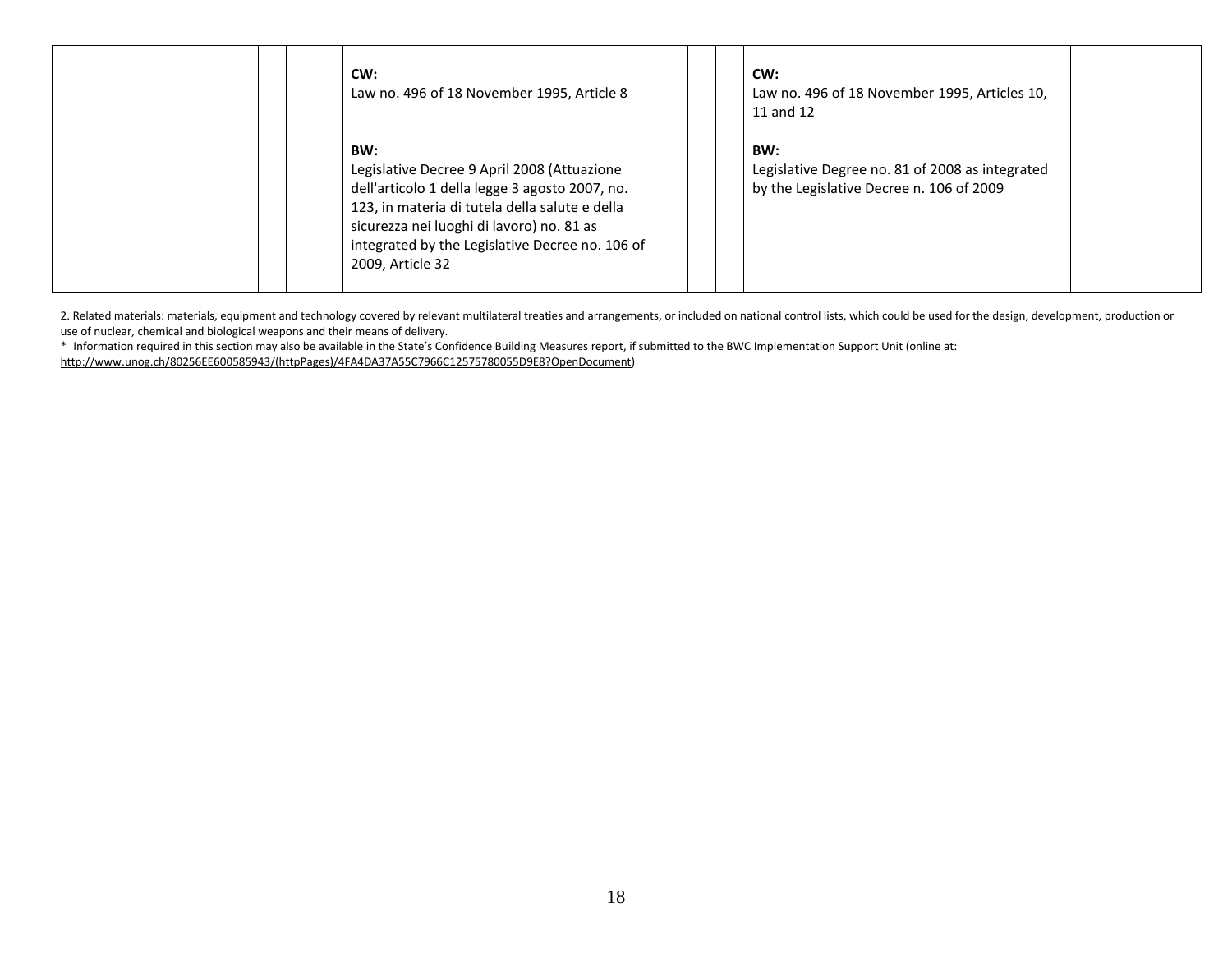#### **IV. OP 3 (a) and (b) - Account for/Secure/Physically protect NW including Related Materials (NW specific)**

|              | <b>Measures to establish</b><br>domestic controls to prevent<br>the proliferation of NW, and<br>their means of delivery;<br>controls over related<br>materials    | <b>Source document</b>                                                                                                                                                                                                                                                                                                                                                                                                                                       |  |  |  |  |  |  |
|--------------|-------------------------------------------------------------------------------------------------------------------------------------------------------------------|--------------------------------------------------------------------------------------------------------------------------------------------------------------------------------------------------------------------------------------------------------------------------------------------------------------------------------------------------------------------------------------------------------------------------------------------------------------|--|--|--|--|--|--|
| $\mathbf{1}$ | National regulatory<br>authority                                                                                                                                  | National Inspectorate for Nuclear Safety and Radiation Protection (ISIN)<br>Act no. 933 of 1 August 1960<br>Act no. 282 of 25 August 1991<br>Law no 197 of 24 July 2003, Article 3<br>Law no. 99 of 23 July 2009, Article 29<br>Legislative Decree 4 March 2014, n. 45 (Adoption EU directive 2011/70/Euratom)                                                                                                                                               |  |  |  |  |  |  |
| 2            | Licensing of nuclear<br>installations/entities/<br>use of materials                                                                                               | Legislative Decree 4 March 2014, n. 45 (Adoption EU directive 2011/70/Euratom)<br>Legislative Decree 15 February 2010, no. 31 for the siting and operation of facilities for the production of nuclear power,<br>Articles 4, 11 and 18<br>Legislative Decree no. 230 of 17 March 1995, Art. 18 -prior authorization by Ministry of Industry in accord with the Ministry<br>of Health, of Environment, of Interior, of Work, with the ANPA advice; Article 97 |  |  |  |  |  |  |
| 3            | <b>IAEA Safeguards</b><br>Agreements                                                                                                                              | Safeguards Agreement (INFCIRC/193) in force 21 February 1977<br>Additional protocol in force 30 April 2004                                                                                                                                                                                                                                                                                                                                                   |  |  |  |  |  |  |
| 4            | IAEA Code of Conduct<br>on Safety and Security<br>of Radioactive Sources                                                                                          | <b>Expressed support</b>                                                                                                                                                                                                                                                                                                                                                                                                                                     |  |  |  |  |  |  |
| 5            | Supplementary<br>Guidance on the Import<br>and Export of<br>Radioactive Sources of<br>the Code of Conduct on<br>the Safety and Security<br>of Radioactive Sources | Point of Contact for Exports and Imports (designated (National Inspectorate for Nuclear Safety and Radiation Protection -<br>ISIN)                                                                                                                                                                                                                                                                                                                           |  |  |  |  |  |  |
| 6            | IAEA Incident and<br><b>Trafficking Database</b>                                                                                                                  | Participates                                                                                                                                                                                                                                                                                                                                                                                                                                                 |  |  |  |  |  |  |
| 7            | <b>Integrated Nuclear</b><br>Security Support Plan<br>(INSSP) / International                                                                                     |                                                                                                                                                                                                                                                                                                                                                                                                                                                              |  |  |  |  |  |  |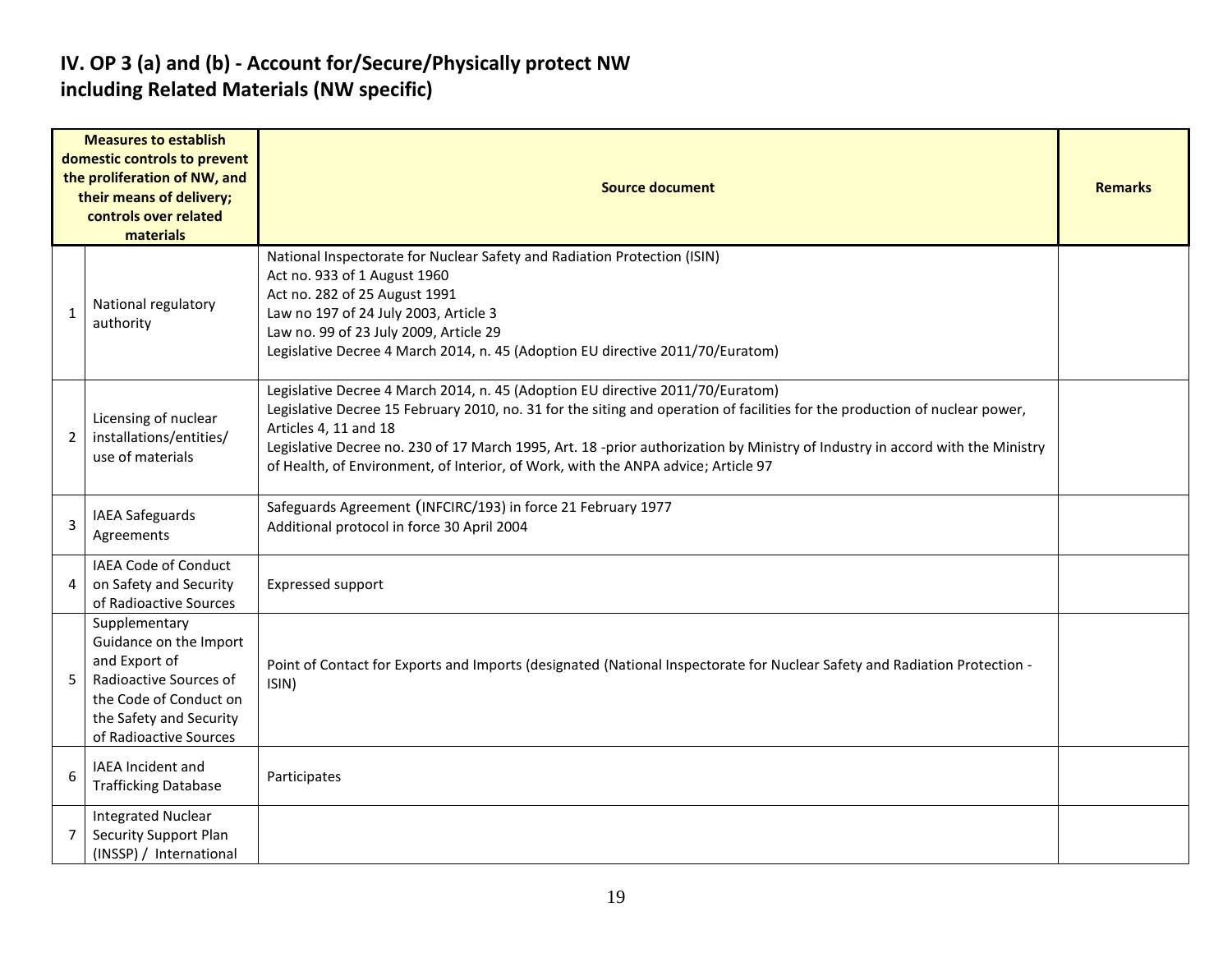|    | <b>Physical Protection</b><br><b>Advisory Service (IPPAS)</b>                             |                                                                                                                                                                                                                                                                                                                                                                                                              |  |
|----|-------------------------------------------------------------------------------------------|--------------------------------------------------------------------------------------------------------------------------------------------------------------------------------------------------------------------------------------------------------------------------------------------------------------------------------------------------------------------------------------------------------------|--|
|    | Applying the physical<br>protection<br>recommendations in<br>INFCIRC/225/Rev.5            |                                                                                                                                                                                                                                                                                                                                                                                                              |  |
|    | Other Agreements<br>related to IAEA                                                       | Convention on Early Notification of a Nuclear Accident (CENNA) (Deposit 8 February 1990)<br>Convention on Assistance in the Case of a Nuclear Accident or Radiological Emergency (Deposit 25 October 1990)<br>Convention on Nuclear Safety (Deposit 15 April 1998)<br>Joint Convention on the Safety of Spent Fuel Management and on the Safety of Radioactive Waste Management (Deposit 8<br>February 2006) |  |
| 10 | National legislation and<br>regulations related to<br>nuclear material<br>including CPPNM | Law no. 58 of 28 April 2015 (Adoption CPPNM amendments)<br>Ministerial Decree of 8 September 2017 (Physical protection of nuclear materials)                                                                                                                                                                                                                                                                 |  |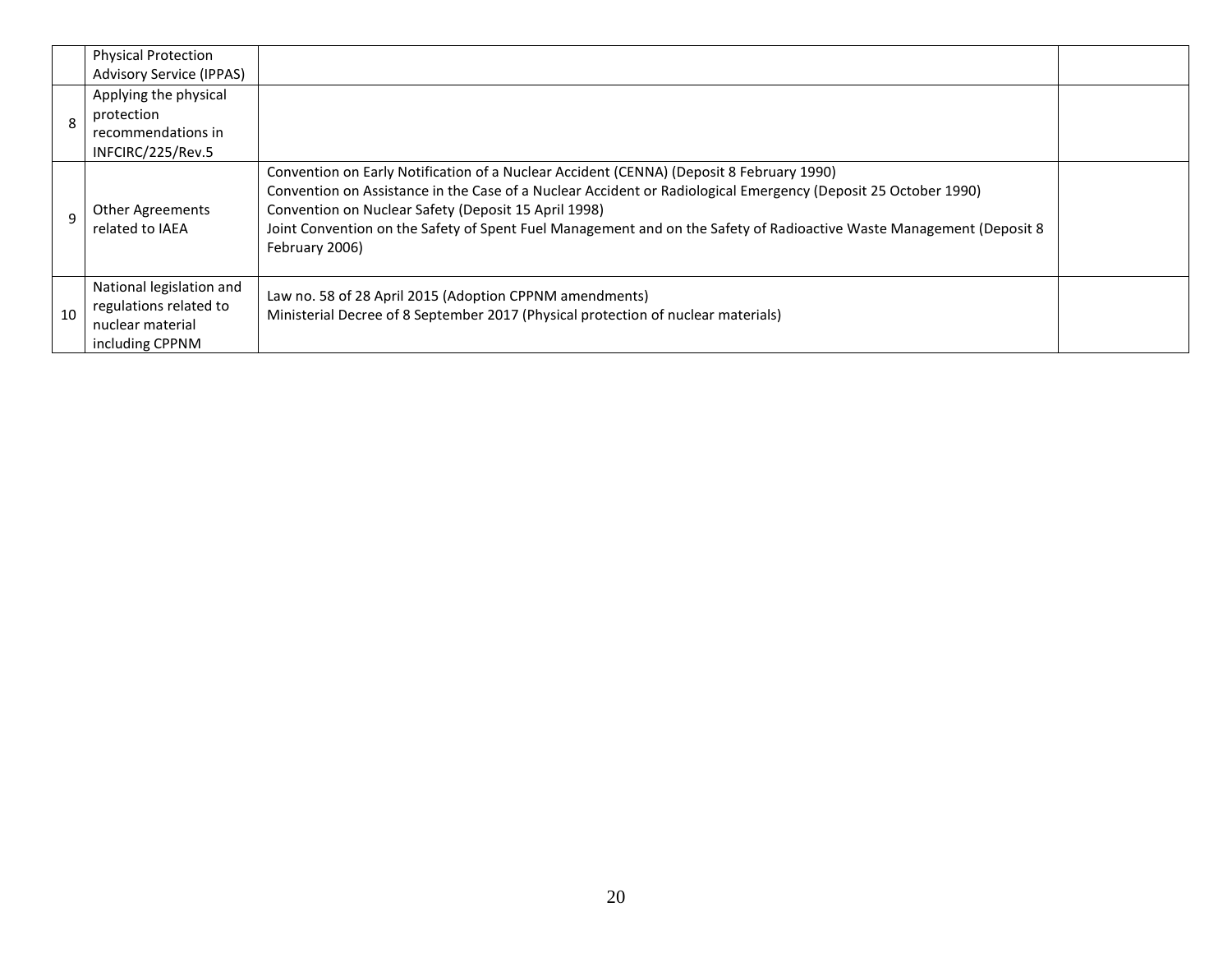#### **V. OP 3 (a) and (b) - Account for/Secure/Physically protect CW including Related Materials (CW specific)**

| <b>Measures to establish</b><br>domestic controls to prevent<br>the proliferation of CW, and<br>their means of delivery;<br>controls over related<br>materials |                                                                                                                     | Source document                                                                                                                                                                                                                                                                                                             |  |  |  |  |  |  |
|----------------------------------------------------------------------------------------------------------------------------------------------------------------|---------------------------------------------------------------------------------------------------------------------|-----------------------------------------------------------------------------------------------------------------------------------------------------------------------------------------------------------------------------------------------------------------------------------------------------------------------------|--|--|--|--|--|--|
|                                                                                                                                                                | National CWC authority                                                                                              | Ministry of Foreign Affairs is National Authority for the Implementation of the CWC, see<br>law no. 496 of 18 November 1995 (CWC ratification), Article 9                                                                                                                                                                   |  |  |  |  |  |  |
|                                                                                                                                                                | Licensing/registration of<br>installations/facilities/<br>persons/entities/use/<br>handling of related<br>materials | Licensing system for production, possession or use of chemicals included in Schedule I of CWC<br>Law no. 496 of 18 November 1995                                                                                                                                                                                            |  |  |  |  |  |  |
| Old or abandoned<br>3<br>chemical weapons                                                                                                                      |                                                                                                                     | When found in the national territory, OCW are stored in a dedicated Destruction Facility named CeTLI NBC located in<br>Civitavecchia under the responsibility of Ministry of Defence. New OCW discoveries stored in CeTLI NBC will be destroyed<br>when validated by OPCW after the result of Article IV inspection regime. |  |  |  |  |  |  |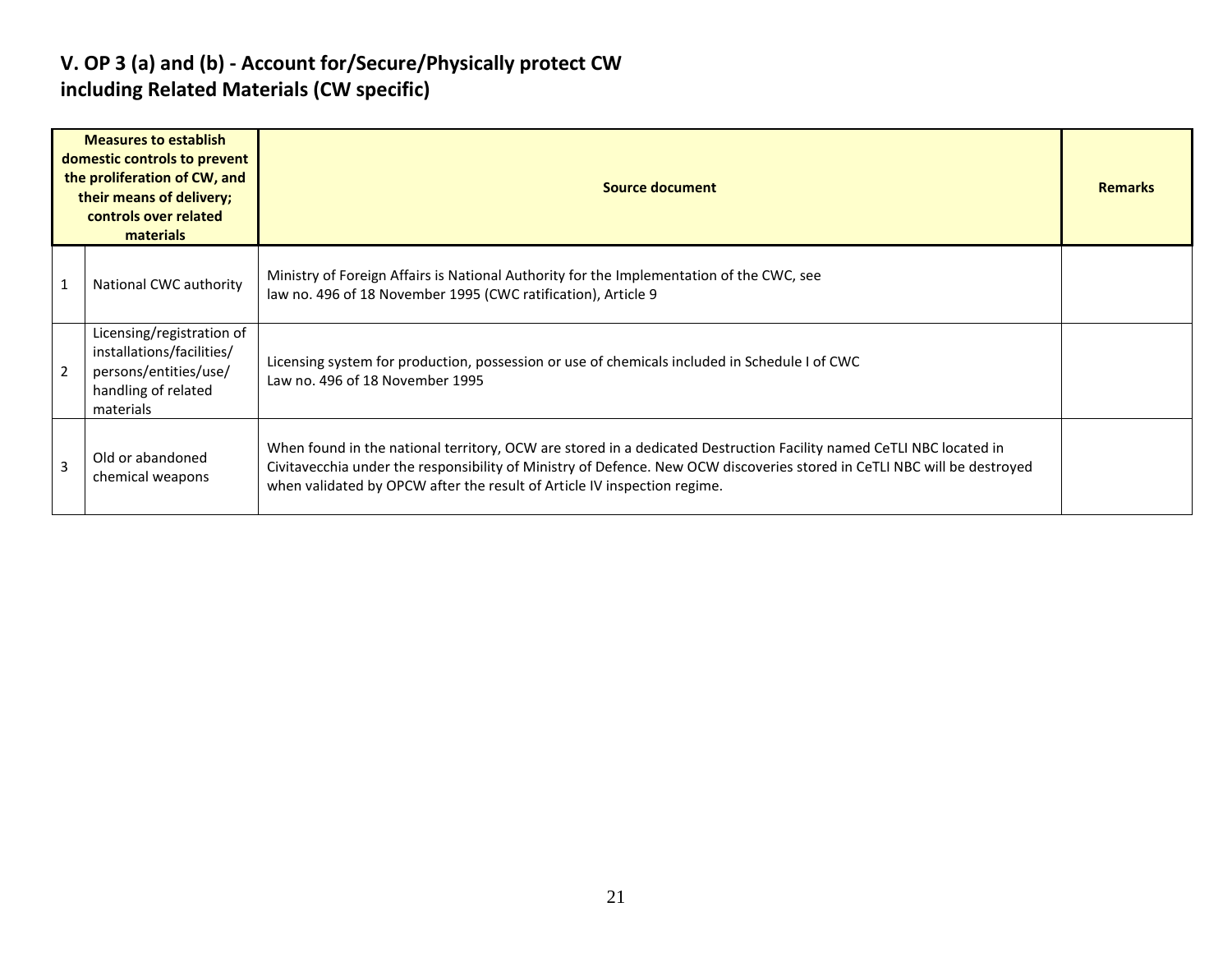#### **VI. OP 3 (a) and (b) - Account for/Secure/Physically protect BW including Related Materials (BW specific)**

| <b>Measures to establish</b><br>domestic controls to prevent<br>the proliferation of BW, their<br>means of delivery; controls<br>over related materials |                                                                                                          | Source document                                                                                                   | <b>Remarks</b> |
|---------------------------------------------------------------------------------------------------------------------------------------------------------|----------------------------------------------------------------------------------------------------------|-------------------------------------------------------------------------------------------------------------------|----------------|
|                                                                                                                                                         | Licensing/registration of<br>installations/facilities/<br>persons/entities/use/<br>handling of materials | Ministry of Health<br>(Legislative Degree no. 81 of 2008 as integrated by the Legislative Decree no. 106 of 2009) |                |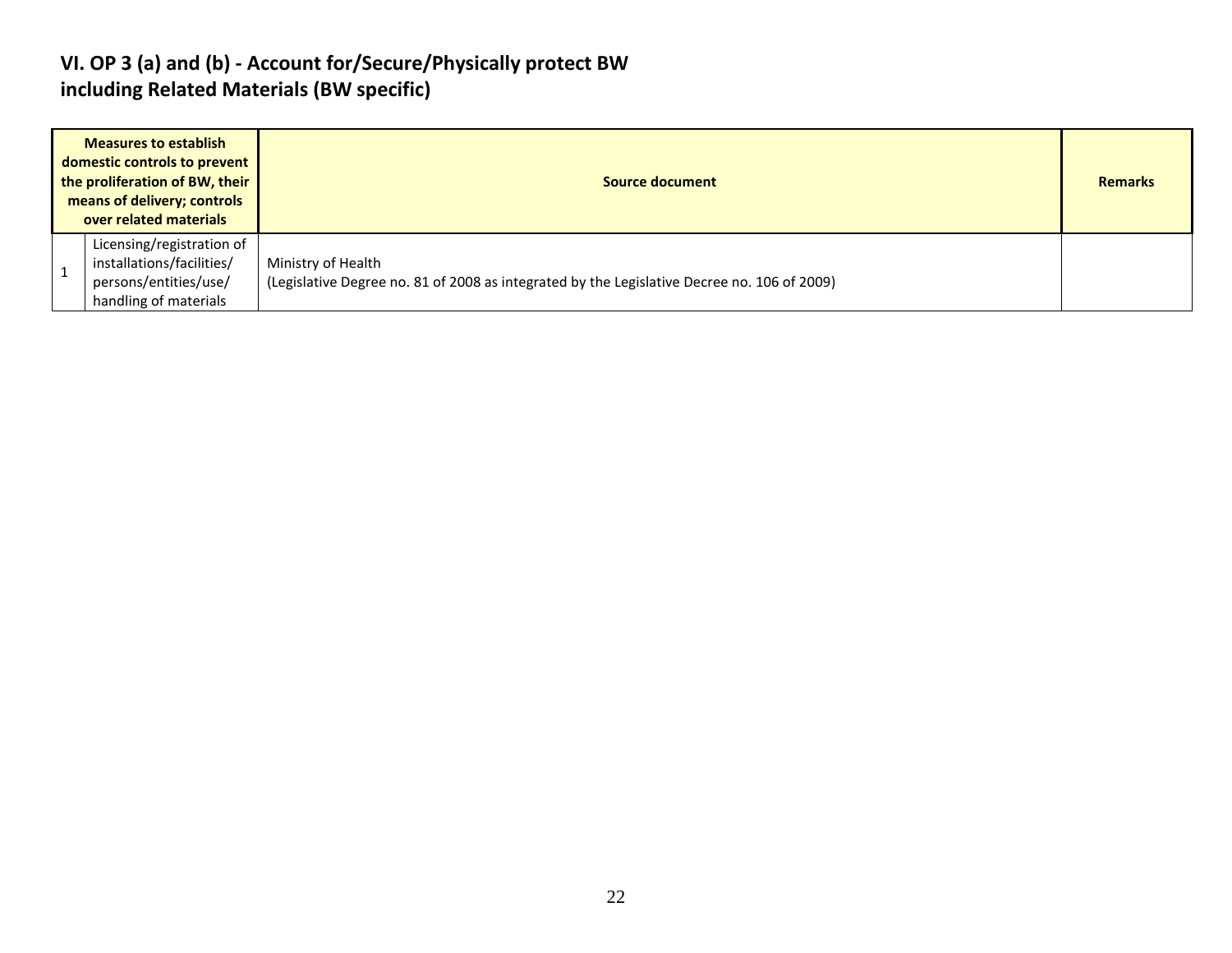# **VII. OP 3 (c) and (d) and related matters from OP 6 - Controls of NW,**

### **CW and BW, including Related Materials**

| <b>Border controls and export</b><br>and trans-shipment controls<br>to prevent the proliferation<br>of nuclear, chemical and<br>biological weapons and their<br>means of delivery including<br>related materials |                                                                                   |                                            |                |              | <b>National legal framework</b>                                                                                                                                                                                                                                                                                                                                       |        |                  | <b>Enforcement and civil/criminal penalties</b> |                                                                                                                                                                                                                                                                          |                |
|------------------------------------------------------------------------------------------------------------------------------------------------------------------------------------------------------------------|-----------------------------------------------------------------------------------|--------------------------------------------|----------------|--------------|-----------------------------------------------------------------------------------------------------------------------------------------------------------------------------------------------------------------------------------------------------------------------------------------------------------------------------------------------------------------------|--------|------------------|-------------------------------------------------|--------------------------------------------------------------------------------------------------------------------------------------------------------------------------------------------------------------------------------------------------------------------------|----------------|
|                                                                                                                                                                                                                  |                                                                                   | $X$ /?<br>$\mathbf{C}$<br>B<br>N<br>W<br>W |                | W            | <b>Source document</b>                                                                                                                                                                                                                                                                                                                                                | N<br>W | $X$ /?<br>C<br>W | B.<br>W                                         | <b>Source document</b>                                                                                                                                                                                                                                                   | <b>Remarks</b> |
| $\mathbf{1}$                                                                                                                                                                                                     | Border control to<br>detect, deter, prevent<br>and combat illicit<br>trafficking  | X                                          | X              | $\mathsf{X}$ | NW/CW/BW:<br>Council Regulation (EU) No. 952/2013 (Union<br>Customs Code), as amended; especially Articles<br>264 and 267<br>Regulation (EC) no. 1889/2005 of the European<br>Parliament and of the Council of 26 October<br>2005 on controls of cash<br>entering or leaving the Community                                                                            | X      | Χ                | $\boldsymbol{\mathsf{X}}$                       | NW/CW/BW:<br>Ministry of Interior<br>Police forces<br>Italian customs agency<br>Italian navy<br>Port authorities                                                                                                                                                         |                |
| $\overline{2}$                                                                                                                                                                                                   | Law enforcement to<br>detect, deter, prevent<br>and combat illicit<br>trafficking | $\pmb{\mathsf{X}}$                         | X              | $\mathsf{X}$ | NW/CW/BW:<br>Integrated Text of Customs Laws no. 43 of 23<br>January 1973<br>Council Regulation (EU) No. 952/2013 (Union<br>Customs Code), as amended; especially Article<br>198                                                                                                                                                                                      | X      | X                | $\boldsymbol{\mathsf{X}}$                       | NW/CW/BW:<br><b>Customs Agency</b><br>Guardia di Finanza                                                                                                                                                                                                                 |                |
| 3                                                                                                                                                                                                                | Border control detection<br>measures                                              | X                                          | $\pmb{\times}$ | $\mathsf{X}$ | NW/CW/BW:<br>Union Customs Code, as amended, Articles 13,<br>15 and title IX<br>Integrated text of Customs Laws no. 43 of 23<br>January 1973, Articles 28-30 (Guardia di<br>Finanza)<br>MoU between Customs Agency and Guardia di<br>Finanza, General Headquarters of Carabinieri,<br>Ministries of International Trade, of<br>Agriculture, of Environment, of Health | X      | X                | $\boldsymbol{\mathsf{X}}$                       | NW/CW/BW:<br>Union Customs Code, as amended, Article 22<br>Scanners in main ports, X-ray machines and<br>explosive and radioactive detectors<br>Participates in Megaports Initiative<br>Ports of Genoa and La Spezia have been<br>equipped with mobile detection systems |                |
| 4                                                                                                                                                                                                                | Control of brokering                                                              | Χ                                          | X              | X            | NW/CW/BW:<br>Council regulation (EC) no. 428/2009 of 5 May<br>2009 setting up a Community regime for the                                                                                                                                                                                                                                                              | Χ      | X                | $\mathsf{X}$                                    | NW/CW/BW:<br>Council regulation (EC) no. 428/2009 of 5 May<br>2009 setting up a Community regime for the                                                                                                                                                                 |                |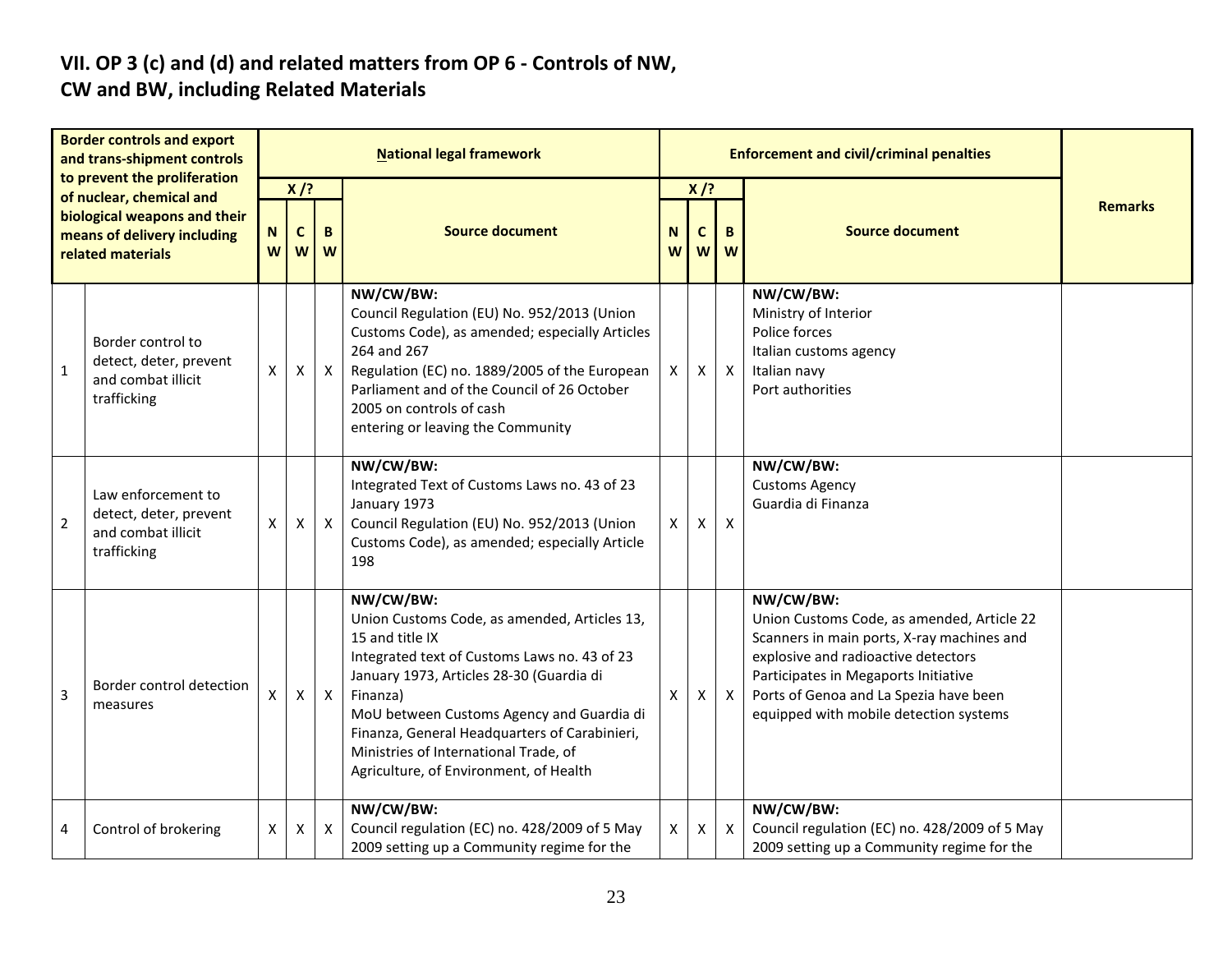|   |                                                            |   |   |                  | control of exports, transfer, brokering and<br>transit of dual-use items, as amended, Article 5<br>Legislative Decree no. 96 of 9 April 2003                                                                                                                                                                                                                                                                                                                                                                                                                                                                                                                                                                                                                                                                                                                                                                                |   |   |              | control of exports, transfer, brokering and<br>transit of dual-use items, Article 5<br>Legislative Decree no. 96 of 9 April 2003                                                                                                                                                                                                                                                                                       |
|---|------------------------------------------------------------|---|---|------------------|-----------------------------------------------------------------------------------------------------------------------------------------------------------------------------------------------------------------------------------------------------------------------------------------------------------------------------------------------------------------------------------------------------------------------------------------------------------------------------------------------------------------------------------------------------------------------------------------------------------------------------------------------------------------------------------------------------------------------------------------------------------------------------------------------------------------------------------------------------------------------------------------------------------------------------|---|---|--------------|------------------------------------------------------------------------------------------------------------------------------------------------------------------------------------------------------------------------------------------------------------------------------------------------------------------------------------------------------------------------------------------------------------------------|
| 5 | Export control<br>legislation in place                     | Χ | x | $\boldsymbol{X}$ | NW/CW/BW:<br>Council regulation (EC) no. 428/2009 of 5 May<br>2009, as amended<br>Legislative Decree no. 96 of 9 April 2003 3. Law<br>no. 185 of 9 July 1990                                                                                                                                                                                                                                                                                                                                                                                                                                                                                                                                                                                                                                                                                                                                                                | X | X | $\mathsf{X}$ | NW/CW/BW:<br>Council regulation (EC) no. 428/2009 of 5 May<br>2009, as amended,<br>Legislative Decree no. 96 of 9 April 2003<br>Law no. 438 of 15 December 2001                                                                                                                                                                                                                                                        |
| 6 | Licensing provisions and<br>Authority                      | X | X | $\mathsf{X}$     | NW/CW/BW:<br>Council regulation (EC) no. 428/2009 of 5 May<br>2009 as amended, Articles 3, 4, 5, Chap. III;<br>Article 9; (intra-Community transfers do not<br>require an authorisation, except for items<br>listed in Annex IV, Article 22); Annexes IIa to IIf,<br>Legislative Decree no. 96 of 09 April 2003,<br>(dual use items) Articles 4 and 6: the national<br>general authorization, and the Community<br>general authorization<br>Legislative Decree of 4 August 2003 (National<br><b>General Authorisation)</b><br>Law 9 July 1990 no. 185, as amended by the<br>law 17 June 2003, n. 148 on controls on<br>exports, imports and transit of strategic<br>materials<br>Ministry of Foreign Trade in consultation with<br>the Ministry of Industry<br>NW:<br>Decree of 15 December 1970 implementing<br>Act no. 1008/69<br>National Authority for Dual Use Items Export<br>Control within the Ministry of Economic | X | x | X            | NW/CW/BW:<br>Council regulation (EC) no. 428/2009 of 5 May<br>2009, as amended<br>Legislative Decree no. 96 of 9 April 2003,<br>Articles 16/1, 16/2, 16/4, 16/6 and 16/7<br>Ministry of Foreign Trade in consultation with<br>the Ministry of Industry<br>NW:<br>Decree of 15 December 1970 implementing Act<br>no. 1008/69<br>National Authority for Dual Use Items Export<br>Control within the Ministry of Economic |
|   |                                                            |   |   |                  | Development<br>Ministry of Foreign Affairs, in consultation with<br>the Committee established under Article 7<br>together with the Ministry of Finance                                                                                                                                                                                                                                                                                                                                                                                                                                                                                                                                                                                                                                                                                                                                                                      |   |   |              | Development<br>Ministry of Foreign Affairs, in consultation with<br>the Committee established under Article 7<br>together with the Ministry of Finance                                                                                                                                                                                                                                                                 |
| 7 | Control lists of<br>materials, equipment<br>and technology | X | X | $\mathsf{X}$     | NW/CW/BW:<br>Council regulation (EC) no. 428/2009 of 5 May<br>2009, as amended, Annex I, Article 2: "dual-use<br>items' shall mean items, including software<br>and technology"                                                                                                                                                                                                                                                                                                                                                                                                                                                                                                                                                                                                                                                                                                                                             | X | X | $\mathsf{X}$ | NW/CW/BW:<br>Council regulation (EC) no. 428/2009 of 5 May<br>2009, as amended, Annex I<br>Legislative Decree no. 96 of 9 April 2003<br>Legislative Decree no. 89 of 24 February 1997                                                                                                                                                                                                                                  |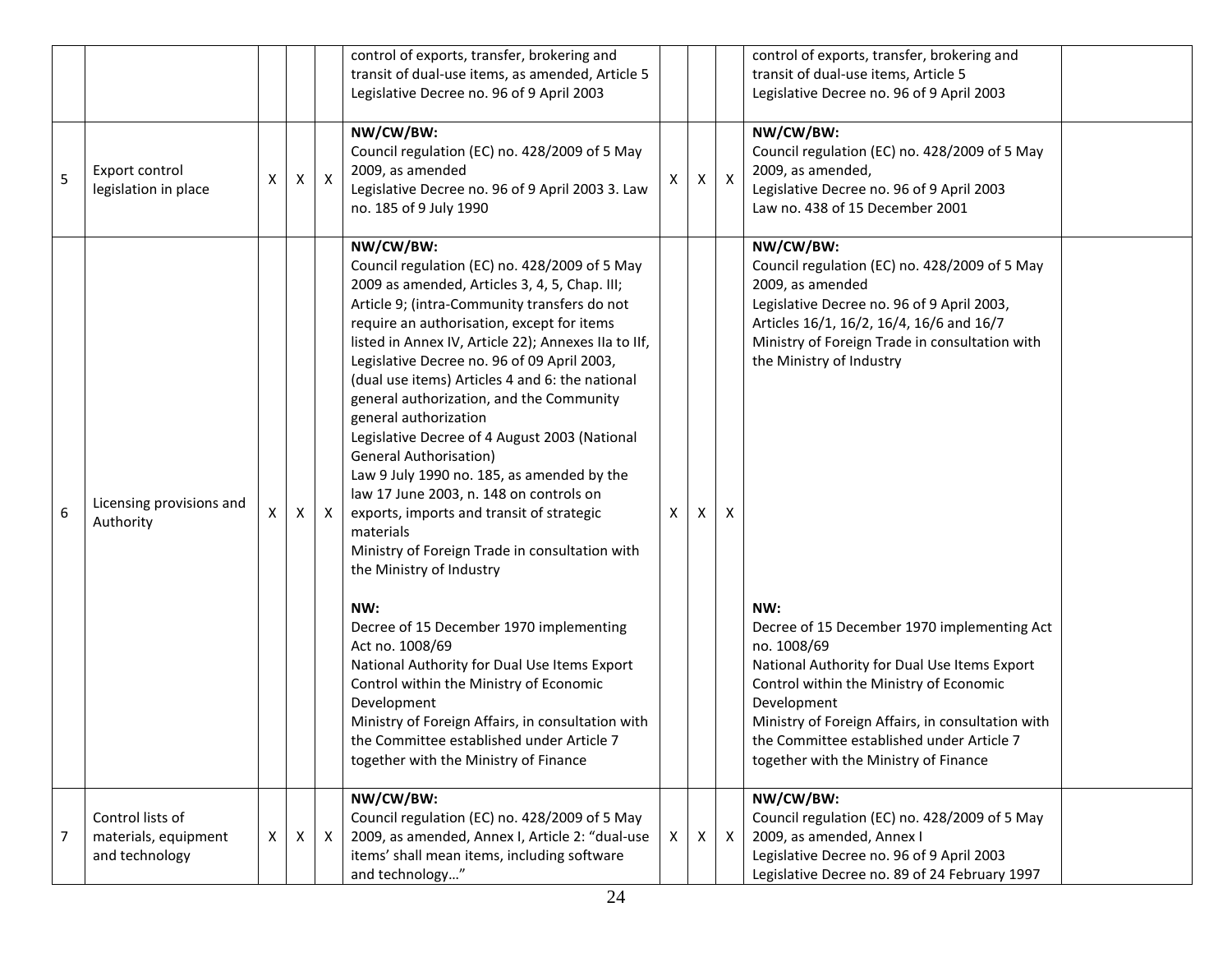|    |                                    |   |                |              | Legislative Decree no. 96 of 9 April 2003<br>Legislative Decree no. 89 of 24 February 1997                                                                                                                                                                                                                                                                                                     |              |    |                  |                                                                                                                                                                                                |
|----|------------------------------------|---|----------------|--------------|------------------------------------------------------------------------------------------------------------------------------------------------------------------------------------------------------------------------------------------------------------------------------------------------------------------------------------------------------------------------------------------------|--------------|----|------------------|------------------------------------------------------------------------------------------------------------------------------------------------------------------------------------------------|
| 8  | Intangible technology<br>transfers | X | $\pmb{\times}$ | $\mathsf{X}$ | NW/CW/BW:<br>Council regulation (EC) no. 428/2009 of 5 May<br>2009, as amended, Article 2<br>Legislative Decree no. 96 of 9 April 2003,<br>Article 9                                                                                                                                                                                                                                           | Χ            | X  | $\mathsf{X}$     | NW/CW/BW:<br>Legislative Decree no. 96 of 9 April 2003,<br>Article 16 (transfer of intangibles outside the<br>Community through fax, phone and other<br>technological means included internet) |
| 9  | Inclusion of means of<br>delivery  | X | X              | $\mathsf{X}$ | NW/CW/BW:<br>Council regulation (EC) no. 428/2009 of 5 May<br>2009, as amended, Annex I<br>Legislative Decree no. 96 of 9 April 2003                                                                                                                                                                                                                                                           | X            | X  | $\pmb{\times}$   | NW/CW/BW:<br>Legislative Decree no. 96 of 9 April 2003,<br>Article 8                                                                                                                           |
| 10 | End-user controls                  | X | X              | $\mathsf{X}$ | NW/CW/BW:<br>Council regulation (EC) no. 428/2009 of 5 May<br>2009, as amended<br>Legislative Decree no. 96 of 9 April 2003,<br>Article 12                                                                                                                                                                                                                                                     | X            | X. | $\mathsf{X}$     | NW/CW/BW:<br>Legislative Decree no. 96 of 9 April 2003,<br>Article 16                                                                                                                          |
| 11 | Catch all clause                   | X | X              | $\mathsf{X}$ | NW/CW/BW:<br>Council regulation (EC) no. 428/2009 of 5 May<br>2009, as amended, Article 4<br>Legislative Decree no. 96 of 9 April 2003,<br>Article 9                                                                                                                                                                                                                                           | X            | X. | $\mathsf{X}$     | NW/CW/BW:<br>Legislative Decree no. 96 of 9 April 2003,<br>Article 16                                                                                                                          |
| 12 | Transit control                    | Χ | X              | $\mathsf{X}$ | NW/CW/BW:<br>Council regulation (EC) no. 428/2009 of 5 May<br>2009, as amended, Article 6<br>Council Regulation (EU) No. 952/2013 (Union<br>Customs Code), as amended; especially Articles<br>5, 141, 158, 210, chapter on transit, 226, 233<br>Legislative Decree no. 96 of 9 April 2003<br>Law no.222 of 19925. Integrated text of<br>Customs Laws no. 43 of 23 January 1973,<br>Article 146 | X.           | X  | Χ                | NW/CW/BW:<br>Legislative Decree no. 96/2003<br>Law no. 185 of 9 July 1990, Articles 23-26                                                                                                      |
| 13 | Trans-shipment control             | X | $\mathsf{X}$   | $\mathsf{X}$ | NW/CW/BW:<br>Council regulation (EC) no. 428/2009 of 5 May<br>2009, as amended (would be handled either as<br>an "export" or a "transit" as defined by the<br>Regulation)                                                                                                                                                                                                                      | $\mathsf{X}$ | X  | $\boldsymbol{X}$ | NW/CW/BW:<br>Law no. 185 of 9 July 1990, Articles 23-26                                                                                                                                        |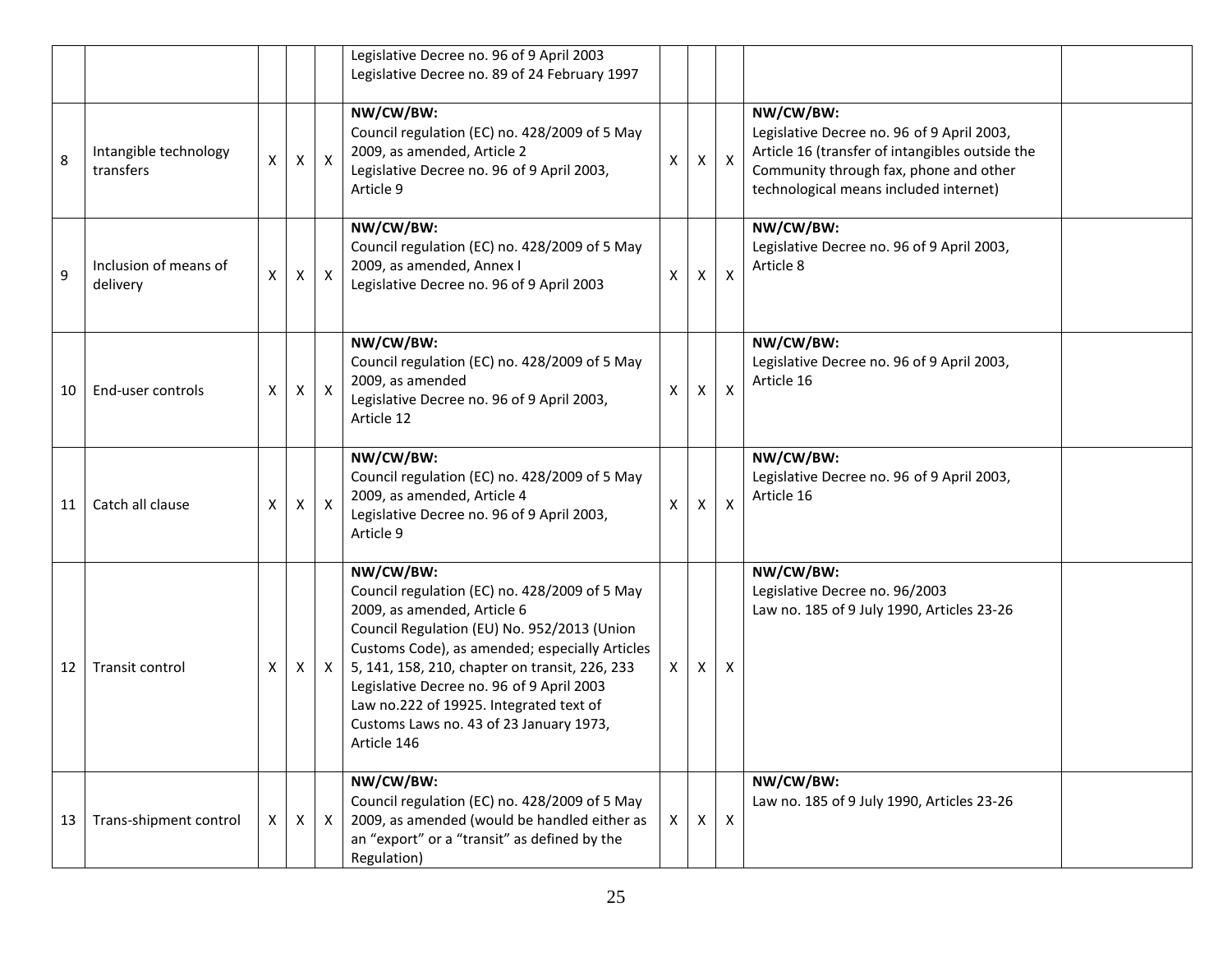|    |                                                                                                 |   |              |              | Council Regulation (EU) No. 952/2013 (Union<br>Customs Code), as amended<br>Law no. 185 of 9 July 1990: armaments<br>Integrated text of Customs Laws no. 43 of 23<br>January 1973, Article 146                                                                                                                                                                                                                                                                                                                                                                                                                                                                                                                                                                                                                                                                                                                                                                                                                                                                                                                   |    |   |              |                                                                                                                                                                                                                                                                                                                                                                                                                                                                                                                                                                                                                                                                                                                                                     |  |
|----|-------------------------------------------------------------------------------------------------|---|--------------|--------------|------------------------------------------------------------------------------------------------------------------------------------------------------------------------------------------------------------------------------------------------------------------------------------------------------------------------------------------------------------------------------------------------------------------------------------------------------------------------------------------------------------------------------------------------------------------------------------------------------------------------------------------------------------------------------------------------------------------------------------------------------------------------------------------------------------------------------------------------------------------------------------------------------------------------------------------------------------------------------------------------------------------------------------------------------------------------------------------------------------------|----|---|--------------|-----------------------------------------------------------------------------------------------------------------------------------------------------------------------------------------------------------------------------------------------------------------------------------------------------------------------------------------------------------------------------------------------------------------------------------------------------------------------------------------------------------------------------------------------------------------------------------------------------------------------------------------------------------------------------------------------------------------------------------------------------|--|
| 14 | Re-export control                                                                               | X | $\mathsf{X}$ | $\mathsf{X}$ | NW/CW/BW:<br>Council regulation (EC) no. 428/2009 of 5 May<br>2009 as amended, Article 2 (defines "re-<br>export" as an "export" for the purposes of the<br>Regulation)<br>Union Customs Code, as amended; Article 270<br>Law no. 185 of 9 July 1990: armaments<br>Integrated text of Customs Laws no. 43 of 23<br>January 1973, Article 146                                                                                                                                                                                                                                                                                                                                                                                                                                                                                                                                                                                                                                                                                                                                                                     | X  | Χ | X            | NW/CW/BW:<br>Law no. 185 of 9 July 1990, Articles 23-26                                                                                                                                                                                                                                                                                                                                                                                                                                                                                                                                                                                                                                                                                             |  |
| 15 | Control over financing of<br>exports/transhipments<br>that would contribute to<br>proliferation | X | Χ            | X            | NW/CW/BW:<br>Law no. 197 of 5 July 1991 as amended by<br>Legislative Decree no. 56 of 2004: screening<br>and control of all transactions<br>Law no. 185 of 9 July 1990, Article 27:<br>armaments (communication of export, import<br>and transit transactions to Ministry of<br>Treasure)<br>Legislative Decree no.109/2007-Measures to<br>counter financing and the activities of<br>Countries that threaten peace and<br>international security, also in application of the<br>EU Directive 2005/60/CE<br>Ministerial Decree no. 203 of 20 October 2010<br>- Regulation on the functioning of the Financial<br><b>Security Committee</b><br>Legislative Decree no. 231 of 8 June 2001<br>Law no. 438 of 15 December 2001, Article 1<br>(1.)<br>National transposition measures<br>communicated by the Member States<br>concerning Directive (EU) 2015/849 of the<br>European Parliament and of the Council of 20<br>May 2015 on the prevention of the use of the<br>financial system for the purposes of money<br>laundering or terrorist financing, Italian<br>Transition Act hereto Gazzetta Ufficiale della | X. | X | $\mathsf{X}$ | NW/CW/BW:<br>Legislative Decree no. 56 of 2004, Article 7<br>(administrative sanctions)<br>Penal Code, Article 270bis - Associations for<br>the purpose of terrorism, international<br>terrorism, or subversion of democratic order,<br>as amended by Law no. 438 of 15 December<br>2001, and Article 270sexies - conducts with<br>terrorist purposes<br>Legislative Decree no.109/2007-Measures to<br>counter financing and the activities of<br>Countries that threaten peace and<br>international security, also in application of the<br>EU Directive 2005/60/CE<br>Ministerial Decree no. 203 of 20 October 2010<br>- Regulation on the functioning of the Financial<br><b>Security Committee</b><br>Legislative Decree no. 231 of 8 June 2001 |  |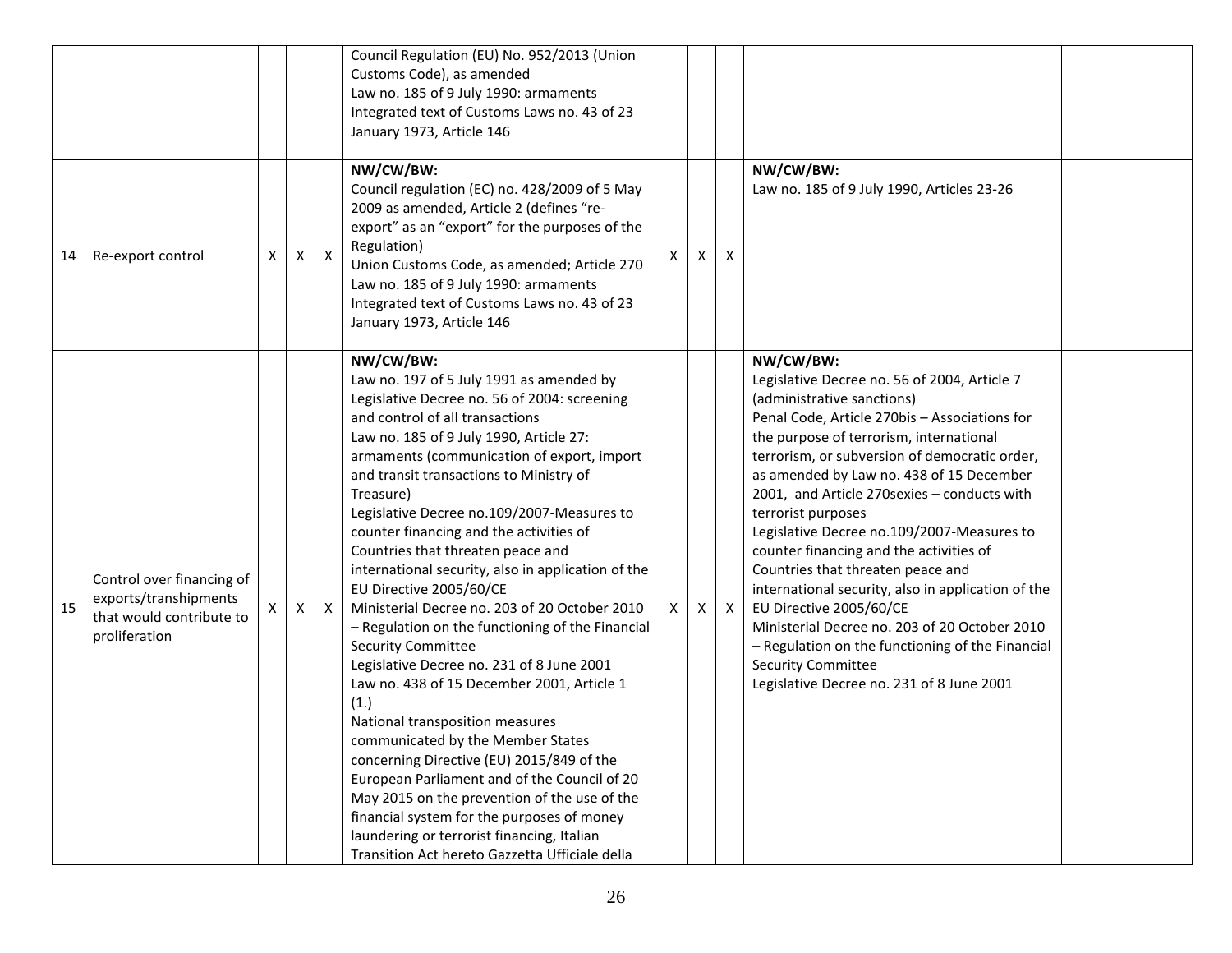|    |                                                                                                                                        |           |  | Repubblica Italiana, Number: 140; Publication<br>date: 2017-06-19                                                                                                                                                                                                |   |                           |              |                                                                                                                                                                         |  |
|----|----------------------------------------------------------------------------------------------------------------------------------------|-----------|--|------------------------------------------------------------------------------------------------------------------------------------------------------------------------------------------------------------------------------------------------------------------|---|---------------------------|--------------|-------------------------------------------------------------------------------------------------------------------------------------------------------------------------|--|
| 16 | Control over services<br>related to exports/<br>transhipments that<br>would contribute to<br>proliferation including<br>transportation | $\Lambda$ |  | NW/CW/BW:<br>ADR 2009 in force 01 January 2009, Annex B<br>(Provisions concerning transport equipment<br>and transport operations)<br>Presidential Decree no. 1704/65 concerning<br>safety and radiation protection in the transport<br>of radioactive materials | X | $\mathsf{v}$<br>$\lambda$ | $\mathsf{x}$ | NW/CW/BW:<br>Land Transport Department under Ministry of<br>Transport<br>Material of Class 7: Agenzia per la Protezione<br>dell'Ambiente e per i Servizi Tecnici (APAT) |  |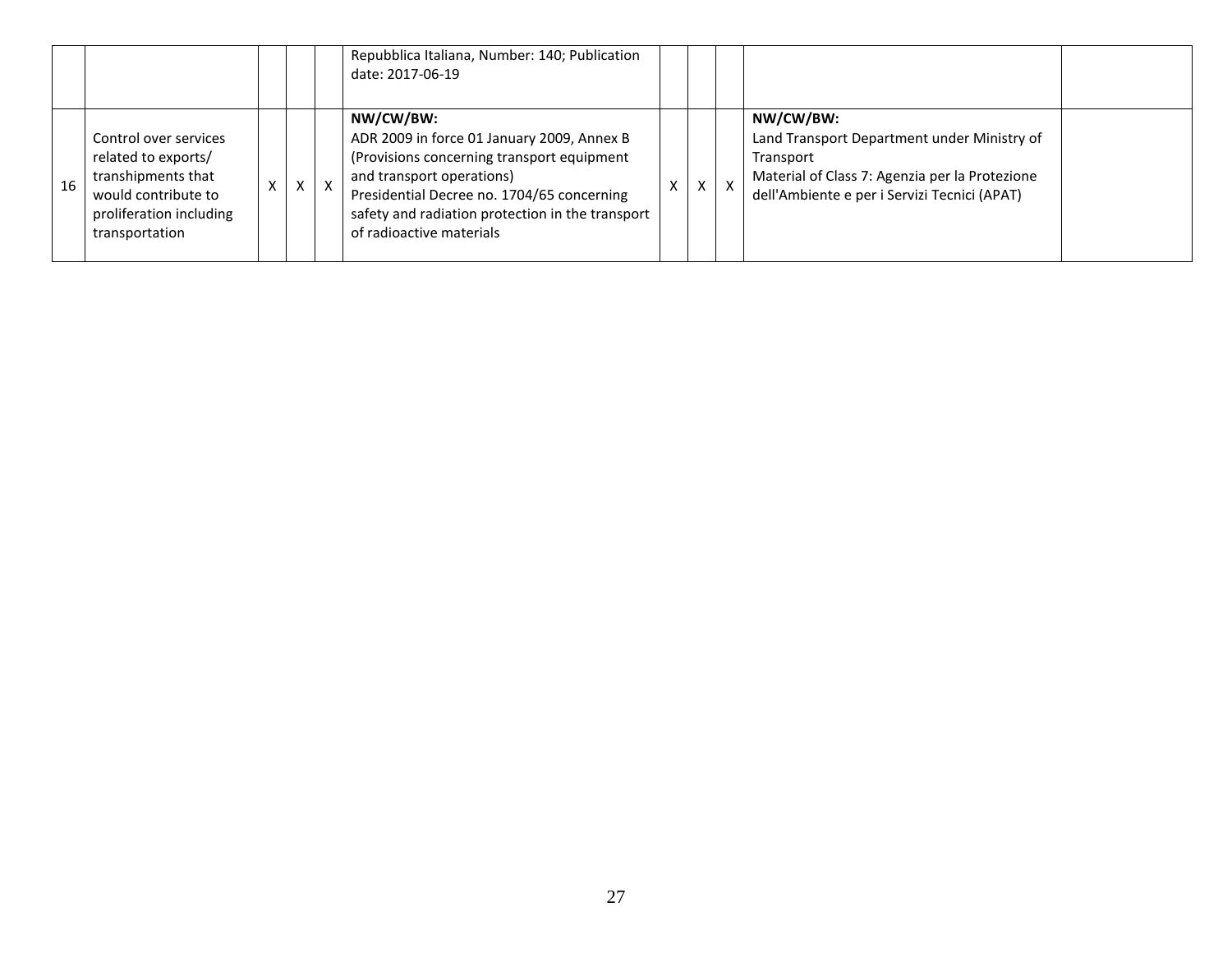#### **VIII. OP 7 and 8 (d) - Assistance, Work with and inform Industry and Public, and other Information**

| 1              | Assistance offered                                                | State reports that it is ready to consider the provision of assistance.                                                                                                                                                                                                                                                                                                                                                                                                                                                                               |
|----------------|-------------------------------------------------------------------|-------------------------------------------------------------------------------------------------------------------------------------------------------------------------------------------------------------------------------------------------------------------------------------------------------------------------------------------------------------------------------------------------------------------------------------------------------------------------------------------------------------------------------------------------------|
| $\overline{2}$ | Assistance Point of<br>Contact (for assistance<br>providers only) | Office V - Disarmament, arms control and non-proliferation<br>Directorate General for Political Affairs and Security<br>Ministry of Foreign Affairs and International Cooperation<br>Email: dgap-05@esteri.it<br>Tel: +39-06-3691-4176<br>Fax: +39-06-3235-927<br>Mr. Claudio Martinello<br>(Deputy Head of Office V - Disarmament, arms control and non-proliferation)<br>Email: claudio.martinello@esteri.it<br>Mr. Maurizio Antonini<br>(First Counsellor, Permanent Mission of Italy to the United Nations)<br>Email: maurizio.antonini@esteri.it |
| 3              | Assistance requested                                              |                                                                                                                                                                                                                                                                                                                                                                                                                                                                                                                                                       |
| 4              | Action taken to work<br>with and inform industry                  | The National Export Control Authority within the Ministry of Foreign Affairs and International Cooperation is committed to work with and<br>inform industry and cooperates on a regular basis with companies and industrial associations.                                                                                                                                                                                                                                                                                                             |
| 5              | Action taken to work<br>with and inform the<br>public             | Disseminates relevant public information through websites, publications, seminars and leaflets.                                                                                                                                                                                                                                                                                                                                                                                                                                                       |
| 6              | Point of Contact                                                  | Office V - Disarmament, arms control and non-proliferation<br>Directorate General for Political Affairs and Security<br>Ministry of Foreign Affairs and International Cooperation<br>Email: dgap-05@esteri.it<br>Tel: +39-06-3691-4176<br>Fax: +39-06-3235-927<br>Mr. Claudio Martinello<br>(Deputy Head of Office V - Disarmament, arms control and non-proliferation)<br>Email: claudio.martinello@esteri.it                                                                                                                                        |